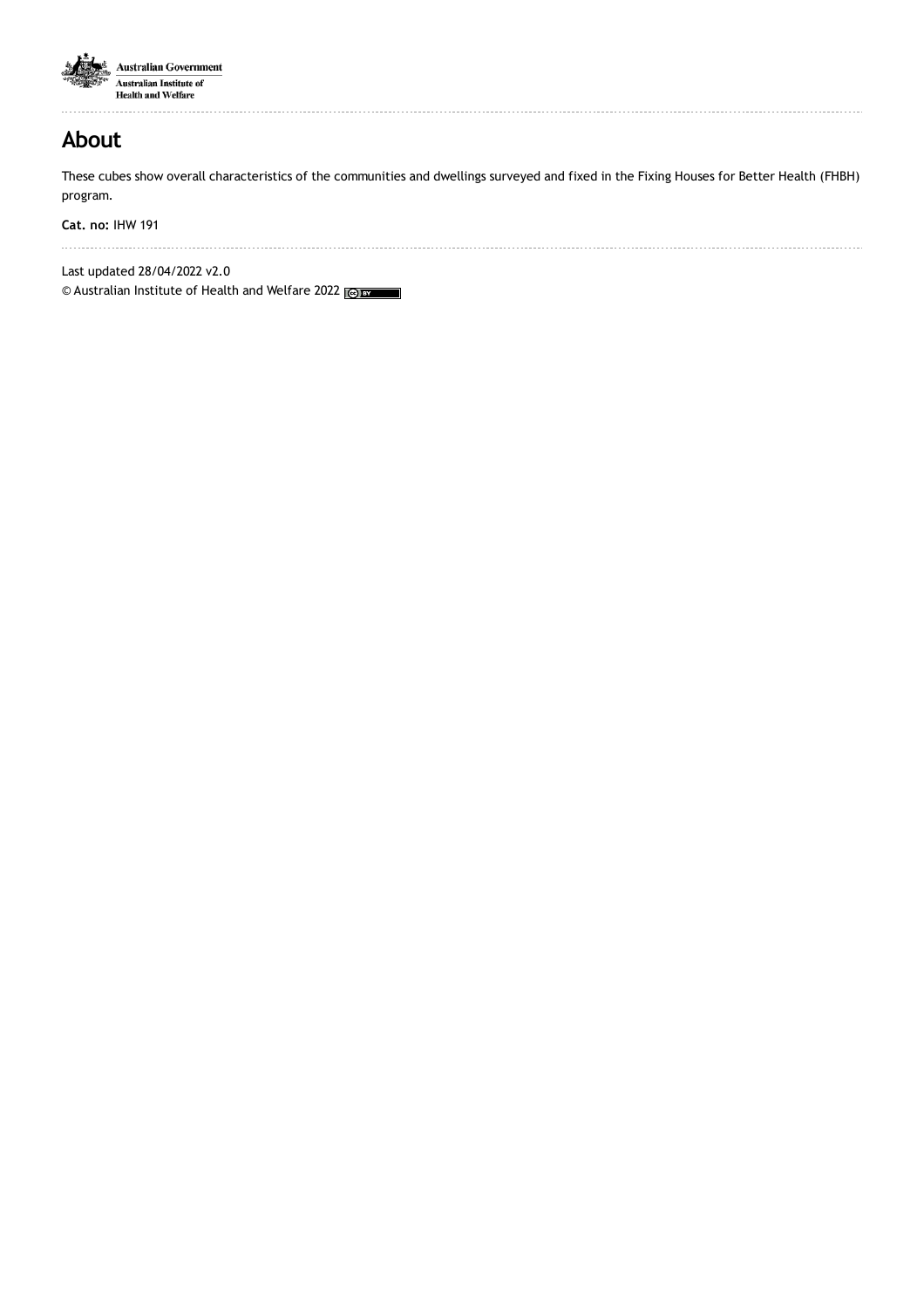

## **Indigenous population data**

### Data cube: 2006 [Indigenous](http://reporting.aihw.gov.au/Reports/openRVUrl.do?rsRID=SBIP%3A%2F%2FMETASERVER%2FAIHW%2FReleasedPublic%2FFixing Housing%2FReports%2FFHBH_Indigenous_ERP_2006.srx%28Report%29) estimated resident population

**Data**

[View](http://reporting.aihw.gov.au/Reports/openRVUrl.do?rsRID=SBIP%3A%2F%2FMETASERVER%2FAIHW%2FReleasedPublic%2FFixing Housing%2FReports%2FFHBH_Indigenous_ERP_2006.srx%28Report%29)

Last updated 28/04/2022 v2.0

© Australian Institute of Health and Welfare 2022 $\overline{\phantom{0}}$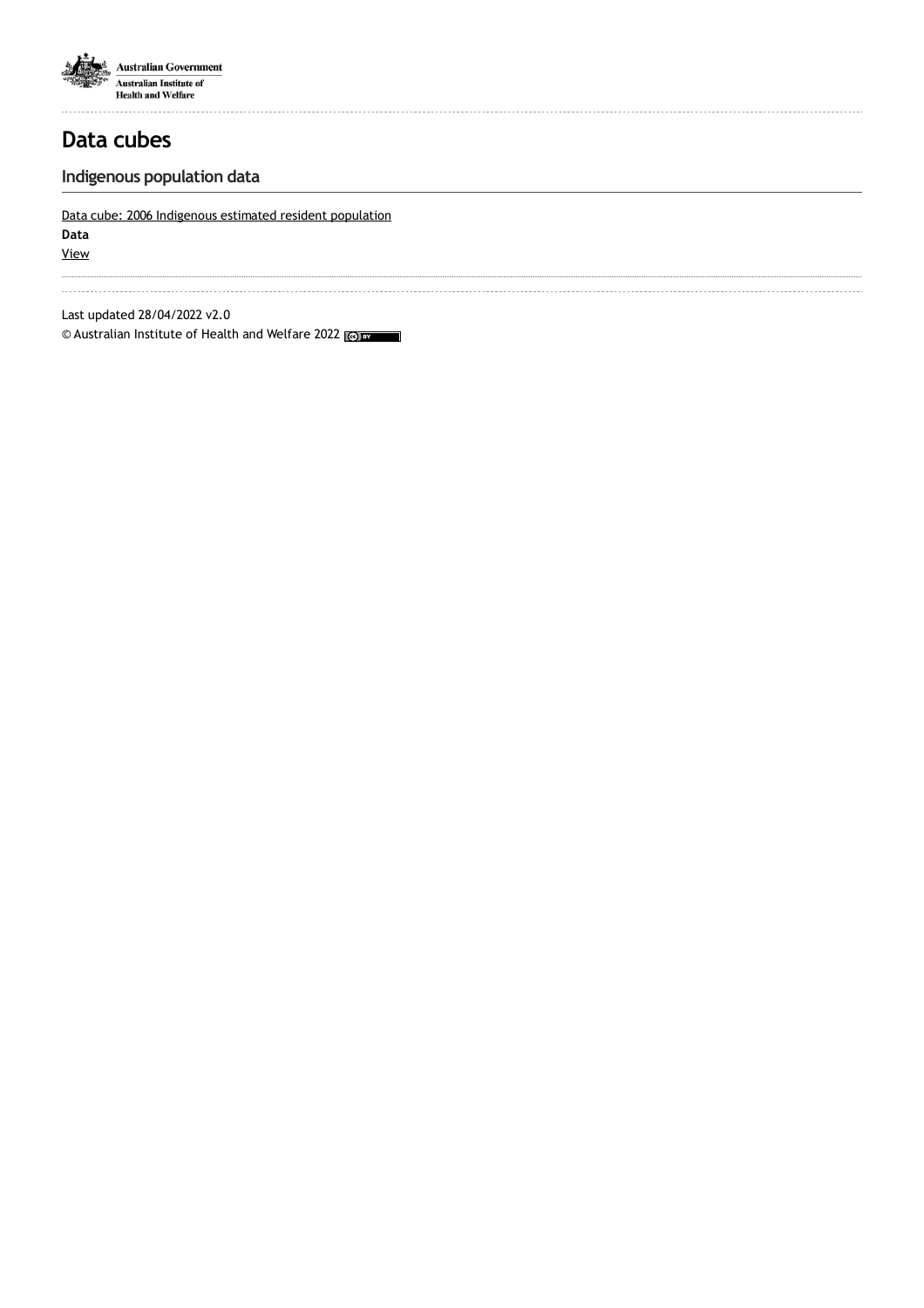

### **FHBH data**

#### **FHBH survey data**

The FHBH data come from two surveys:

- Survey fix1 that collected information on dwellings before any fix work was commenced, and
- Survey fix2 that collected information on dwellings after all fix work was completed.

You can choose to view either Survey 1 dwellings results or Survey 2 dwellings results, or, for making comparisons, you can view information for dwellings that had results recorded for both surveys (Survey 1 & 2 dwellings).

### **Summary FHBH data**

These cubes show overall characteristics of the communities and dwellings surveyed and fixed in the FHBH program.

'Communities surveyed' shows the number of communities surveyed and fixed by remoteness, by the number of dwellings surveyed in the community and by program.

'Dwellings surveyed' shows the number of dwellings surveyed and fixed and includes the data items: remoteness, age of house/major upgrade, area of house, number of bedrooms, number of people living in the dwelling at the time of the survey, number of people per bedroom and program.

Data cube: [Communities](http://reporting.aihw.gov.au/Reports/openRVUrl.do?rsRID=SBIP%3A%2F%2FMETASERVER%2FAIHW%2FReleasedPublic%2FFixing Housing%2FReports%2FFHBH_Characterstics_of_communities_surveyed.srx%28Report%29) surveyed **Data** [View](http://reporting.aihw.gov.au/Reports/openRVUrl.do?rsRID=SBIP%3A%2F%2FMETASERVER%2FAIHW%2FReleasedPublic%2FFixing Housing%2FReports%2FFHBH_Characterstics_of_communities_surveyed.srx%28Report%29)

Data cube: [Dwellings](http://reporting.aihw.gov.au/Reports/openRVUrl.do?rsRID=SBIP%3A%2F%2FMETASERVER%2FAIHW%2FReleasedPublic%2FFixing Housing%2FReports%2FFHBH_Characterstics_of_dwellings_surveyed.srx%28Report%29) surveyed **Data** [View](http://reporting.aihw.gov.au/Reports/openRVUrl.do?rsRID=SBIP%3A%2F%2FMETASERVER%2FAIHW%2FReleasedPublic%2FFixing Housing%2FReports%2FFHBH_Characterstics_of_dwellings_surveyed.srx%28Report%29)

Last updated 28/04/2022 v3.0 © Australian Institute of Health and Welfare 2022 (@) BY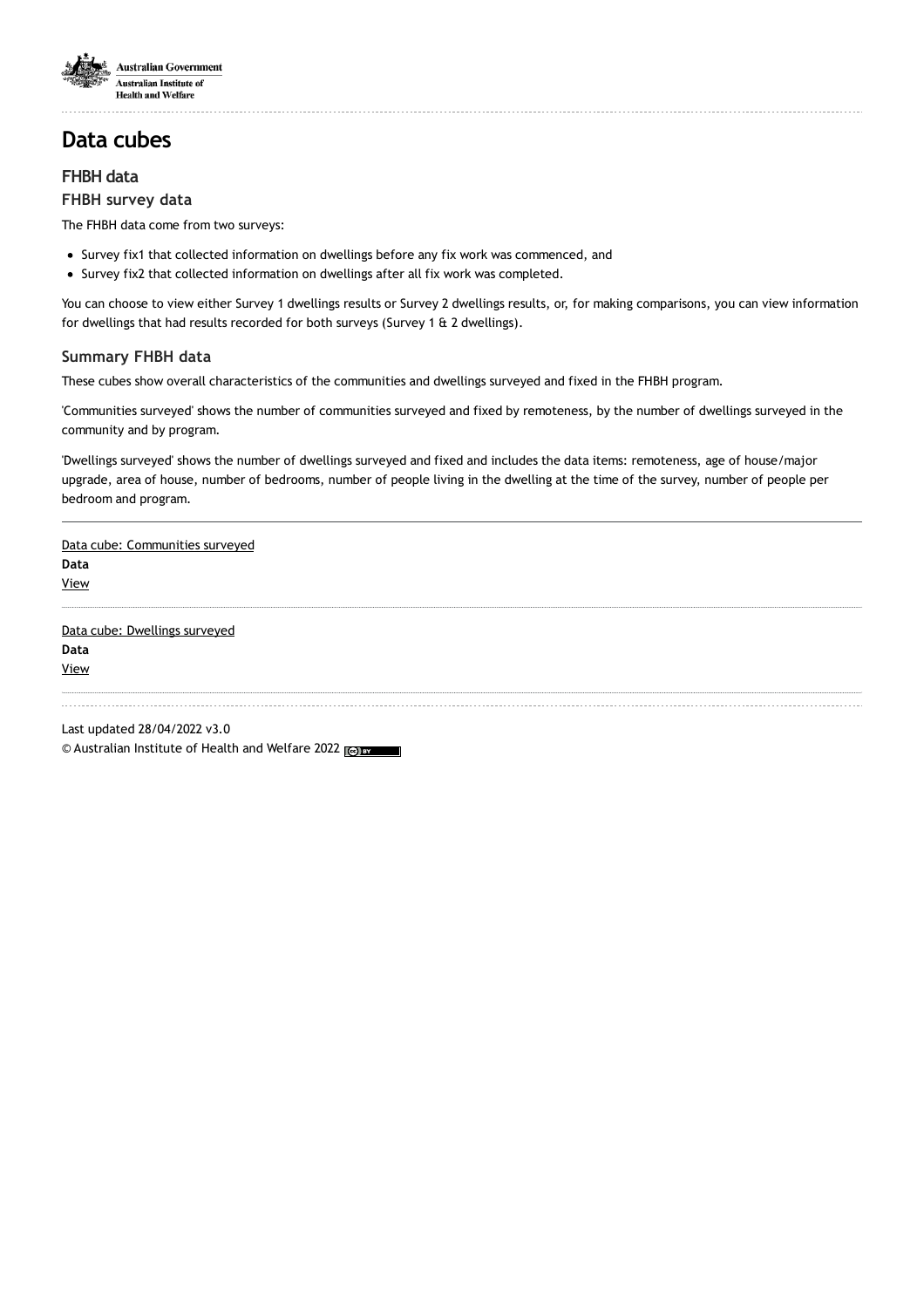

## **Healthy Living Practices (HLP) FHBH data**

In all FHBH surveys, information is collected on 36 HLPs. Of these 11 are critical and the remaining 25 are important to health but noncritical.

'Critical HLPs' shows details of the extent to which the dwellings surveyed and fixed met the 11 critical HLPs. For more details on the Healthy Living [Practices](https://www.aihw.gov.au/reports/indigenous-australians/fhbh-data-cubes/contents/definitions) see the Definitions page. The 11 critical HLPs are: power, water, waste connected; safety: electrical system safe; safety: gas supply safe; safety: structure of and access to the house is safe; safety: fire; shower working; washing children: basin/bath/tub working; laundry services OK with or without a washing machine; flush toilet working; waste removal from all other (i.e. non toilet) areas working; and ability to store and prepare and cook food. It also contains the data items: remoteness, age of house/major upgrade, number of people per dwelling and program. The counting unit is 'dwellings'.

'Non-critical HLPs' shows details of the extent to which the dwellings surveyed and fixed met the 25 remaining non-critical HLPs. The 25 non-critical HLPs are: hot water system safe; bath tub working; washing areas that help people wash; hot water quantity and economy; basin working; laundry tub working; laundry services OK with washing machine; laundry areas that help people wash clothes; flush toilet and waste removal from all other areas working; ease of using and maintaining toilet; dispose of waste water from the yard; store food; prepare food; cook food; kitchens that help people prepare food; reduce impact of crowding; reduce impact of dogs and cats; reduce impact of vermin; reduce impact of dust mites; reduce impact of flies and mosquitoes; reduce impact of dust; warm houses in cool conditions; cool houses in hot conditions; affordable heating and cooling; house overall economy and efficiency. It also contains the data items: remoteness, age of house/major upgrade, number of people per dwelling and program. The counting unit is 'dwellings'.

Data cube: [Critical](http://reporting.aihw.gov.au/Reports/openRVUrl.do?rsRID=SBIP%3A%2F%2FMETASERVER%2FAIHW%2FReleasedPublic%2FFixing Housing%2FReports%2FFHBH_All_HLP_critical.srx%28Report%29) HLPs **Data** [View](http://reporting.aihw.gov.au/Reports/openRVUrl.do?rsRID=SBIP%3A%2F%2FMETASERVER%2FAIHW%2FReleasedPublic%2FFixing Housing%2FReports%2FFHBH_All_HLP_critical.srx%28Report%29) Data cube: [Non-critical](http://reporting.aihw.gov.au/Reports/openRVUrl.do?rsRID=SBIP%3A%2F%2FMETASERVER%2FAIHW%2FReleasedPublic%2FFixing Housing%2FReports%2FFHBH_All_HLP_non_critical.srx%28Report%29) HLPs **Data** [View](http://reporting.aihw.gov.au/Reports/openRVUrl.do?rsRID=SBIP%3A%2F%2FMETASERVER%2FAIHW%2FReleasedPublic%2FFixing Housing%2FReports%2FFHBH_All_HLP_non_critical.srx%28Report%29)

Last updated 28/04/2022 v3.0 © Australian Institute of Health and Welfare 2022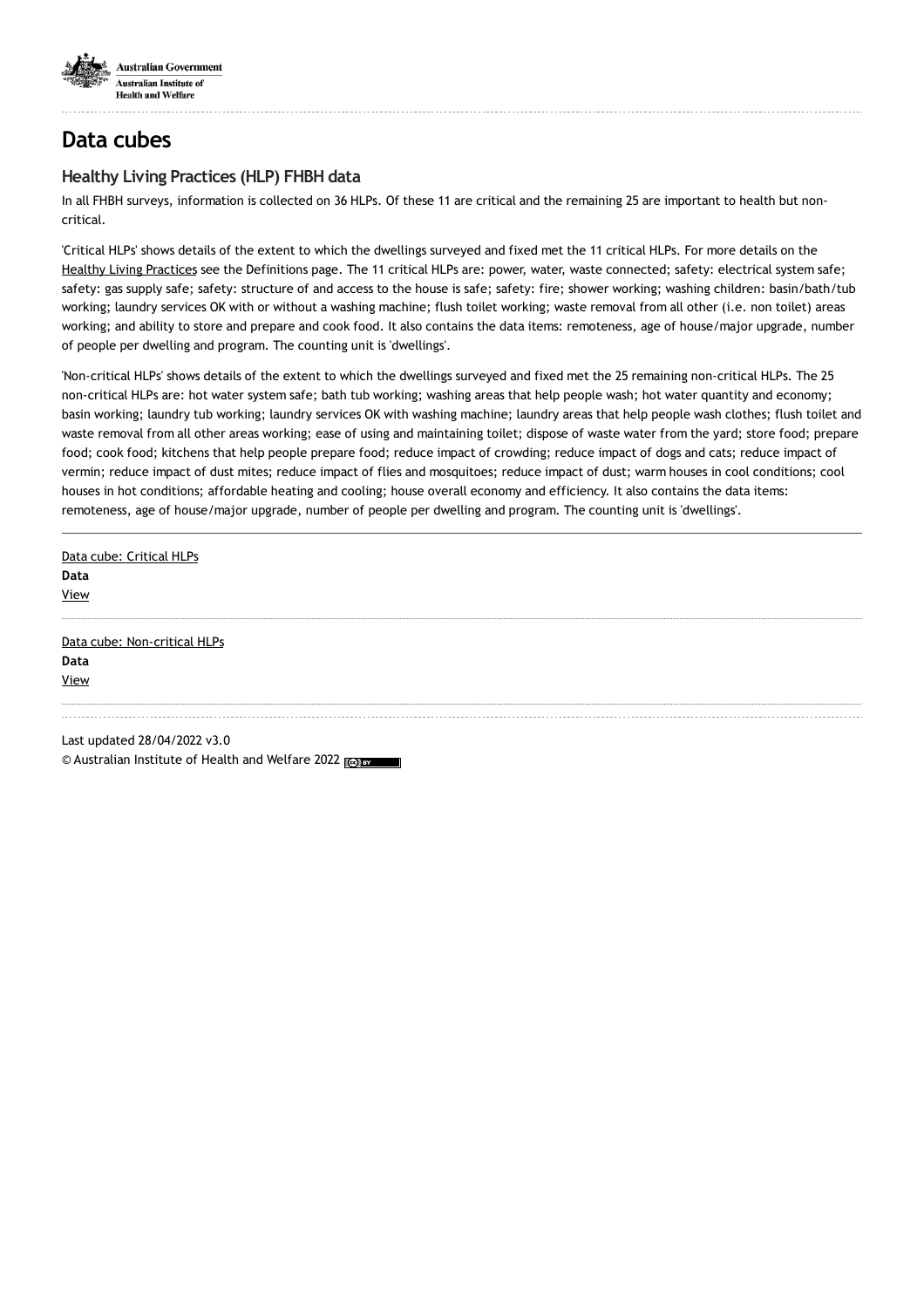

. . . . . . . . . . . . .

# **Data cubes**

## **Detailed critical HLP FHBH data**

Each of these cubes is based around one of the critical HLPs and shows the individual survey fix items which were used to calculate the HLP score. Each cube also contains the data items: remoteness, age of house/major upgrade, number of people per dwelling and program. The counting unit is 'dwellings'.

Note that the calculation of some HLPs has been refined over time. For example a new relevant data item has been introduced or the data has been recorded using more detailed categories. Where data items were not collected or the categories could not be mapped to the current categories, dwellings were included in the 'not assessed' group.

| Data cube: A.1 Power, water, waste connected<br>Data<br><b>View</b>                                |
|----------------------------------------------------------------------------------------------------|
| Data cube: A.2 Safety: electrical system safe<br>Data<br><b>View</b>                               |
| Data cube: A.3 Safety: gas supply safe<br>Data<br><b>View</b>                                      |
| Data cube: A.4 Safety: structure of and access to the house is safe<br>Data<br><b>View</b>         |
| Data cube: A.6 Safety: fire<br>Data<br><b>View</b>                                                 |
| Data cube: 1.1 Shower working<br>Data<br><b>View</b>                                               |
| Data cube: 1.2 Washing children: basin/bath/tub working<br>Data<br><b>View</b>                     |
| Data cube: 2.1 Laundry services OK with or without a washing machine<br>Data<br><b>View</b>        |
| Data cube: 3.1 Flush toilet working<br>Data<br><b>View</b>                                         |
| Data cube: 3.2 Waste removal from all other (i.e. non toilet) areas working<br>Data<br><b>View</b> |
| Data cube: 4.1 Ability to store and prepare and cook food<br>Data<br><b>View</b>                   |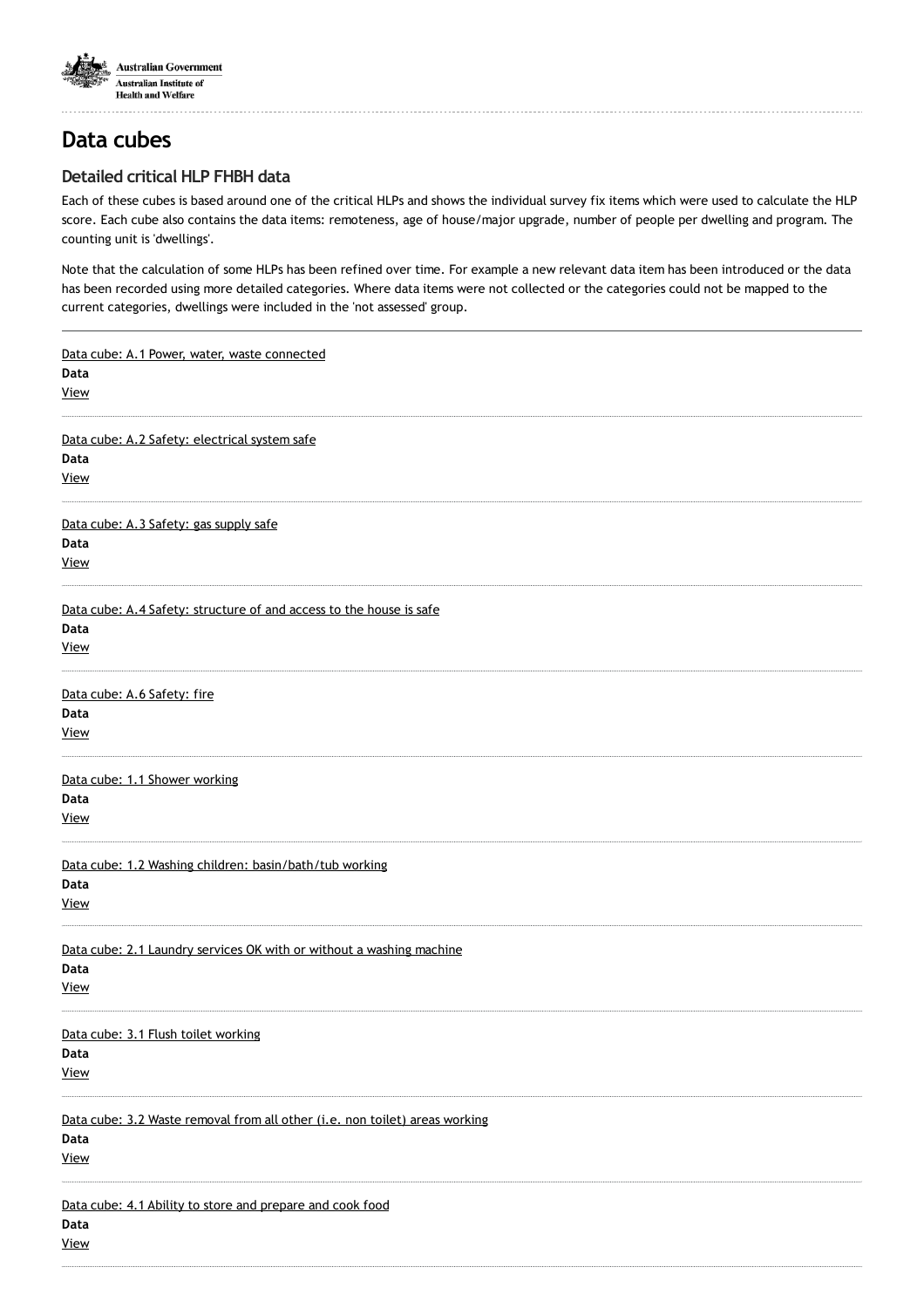### Last updated 28/04/2022 v3.0

© Australian Institute of Health and Welfare 2022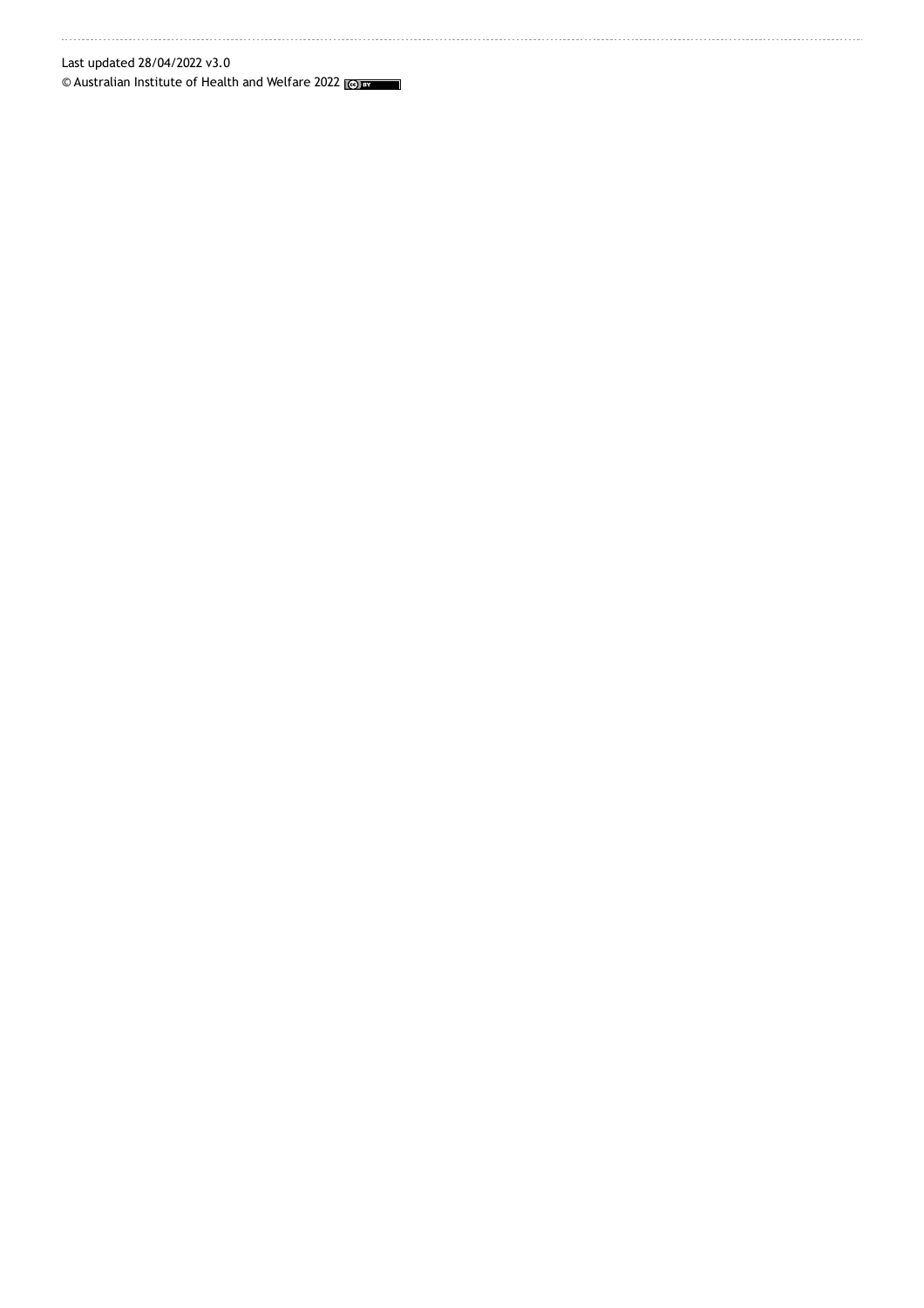

## **Other detailed FHBH data**

These cubes are based around specific areas of the house. They include a combination of non-critical HLPs and other relevant survey data items. Each cube also contains the data items: remoteness, age of house/major upgrade, number of people per dwelling and program. The counting unit is 'dwellings'.

The cube 'essential services, rooms and facilities' has the non-critical HLP, waste removal (toilet and other). It also has the following survey data items: type of gas, electricity available, water available, rainwater tank, waste water system type, bedrooms, showers, bath tubs, flush toilets, kitchens and laundries.

The cube 'dwelling condition' has the following survey data items: outside walls, inside walls, ceiling and floor.

The cube 'food preparation facilities, animals, pests and allergens' has the following non-critical HLPs: store food; prepare food; cook food; reduce impact of dogs and cats; reduce impact of vermin; reduce impact of flies and mosquitoes; reduce impact of dustmites; and reduce impact of dust.

The cube 'heating and cooling' has the following non-critical HLPs: warm houses in cold conditions; cool houses in hot conditions; affordable heating and cooling; and house economy and efficiency. It also has the following survey data items: minimum winter temperature; maximum summer temperature; type of heating; and type of cooling.

| Data cube: Essential services, rooms and facilities                  |
|----------------------------------------------------------------------|
| Data                                                                 |
| View                                                                 |
| Data cube: Dwelling condition                                        |
| Data                                                                 |
| <b>View</b>                                                          |
| Data cube: Food preparation facilities, animals, pests and allergens |
| Data                                                                 |
| <b>View</b>                                                          |
| Data cube: Heating and cooling                                       |
| Data                                                                 |
| <b>View</b>                                                          |
| Last updated 28/04/2022 v3.0                                         |

© Australian Institute of Health and Welfare 2022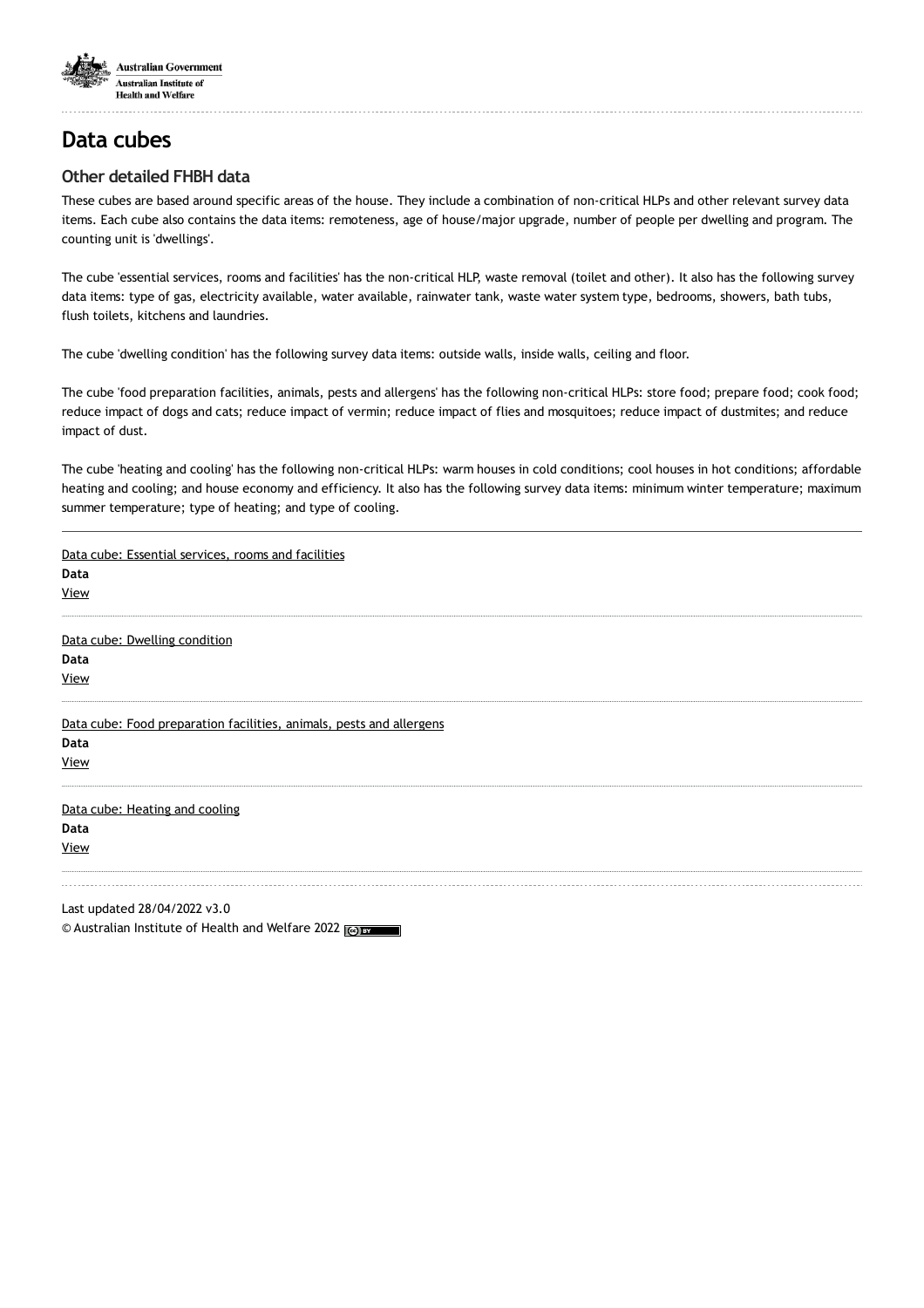

# **Definitions**

## **Healthy Living Practices (HLP)**

The housing for health approach used in the Fixing Houses for Better Health (FHBH) program supports the idea that a householder's ability to practice specific healthy living practices (HLPs) is dependent upon the functionality of their house, in particular what is called 'health hardware'.This includes items such as safe electricity and water supply, toilets, showers, washing areas and food preparation areas.

A total of 36 HLPs have been defined. These can be grouped into 9 broad groups and an over arching safety HLP which was developed after the original 9. The HLPs have been described as either critical or non-critical. The 11 critical HLPs are shaded in Table 1.

| A                       | Safety                                                                    |
|-------------------------|---------------------------------------------------------------------------|
| A.1                     | Power, water, waste connected                                             |
| A.2                     | Safety: electrical system safe                                            |
| A.3                     | Safety: gas supply safe                                                   |
| A.4                     | Safety: structure of and access to the house is safe                      |
| A.5                     | Hot water system safe                                                     |
| A.6                     | Safety: fire                                                              |
| 1                       | The ability to wash people, particularly children under five years of age |
| 1.1                     | <b>Shower working</b>                                                     |
| 1.2                     | Washing children: basin/bath/tub working                                  |
| 1.3                     | Bath tub working                                                          |
| 1.4                     | Washing areas that help people wash                                       |
| 1.5                     | Hot water quantity and economy                                            |
| 1.6                     | Basin working                                                             |
| 1.7                     | Laundry tub working                                                       |
| $\mathbf{2}$            | The ability to wash clothes and bedding                                   |
| 2.1                     | Laundry services OK with or without a washing machine                     |
| 2.2                     | Laundry services OK with washing machine                                  |
| 2.3                     | Laundry areas that help people wash clothes                               |
| 3                       | The ability of houses to remove waste safely                              |
| 3.1                     | Flush toilet working                                                      |
| 3.2                     | Waste removal from all other (i.e. non toilet) areas working              |
| 3.3                     | Flush toilet and waste removal from all other areas working               |
| 3.4                     | Ease of using and maintaining toilet                                      |
| 3.5                     | Ability to dispose of waste water from the yard                           |
| $\overline{\mathbf{4}}$ | The ability of the house to store, prepare and cook food                  |
| 4.1                     | Ability to store and prepare and cook food                                |
| 4.2                     | Ability to store food only                                                |
| 4.3                     | Ability to prepare food only                                              |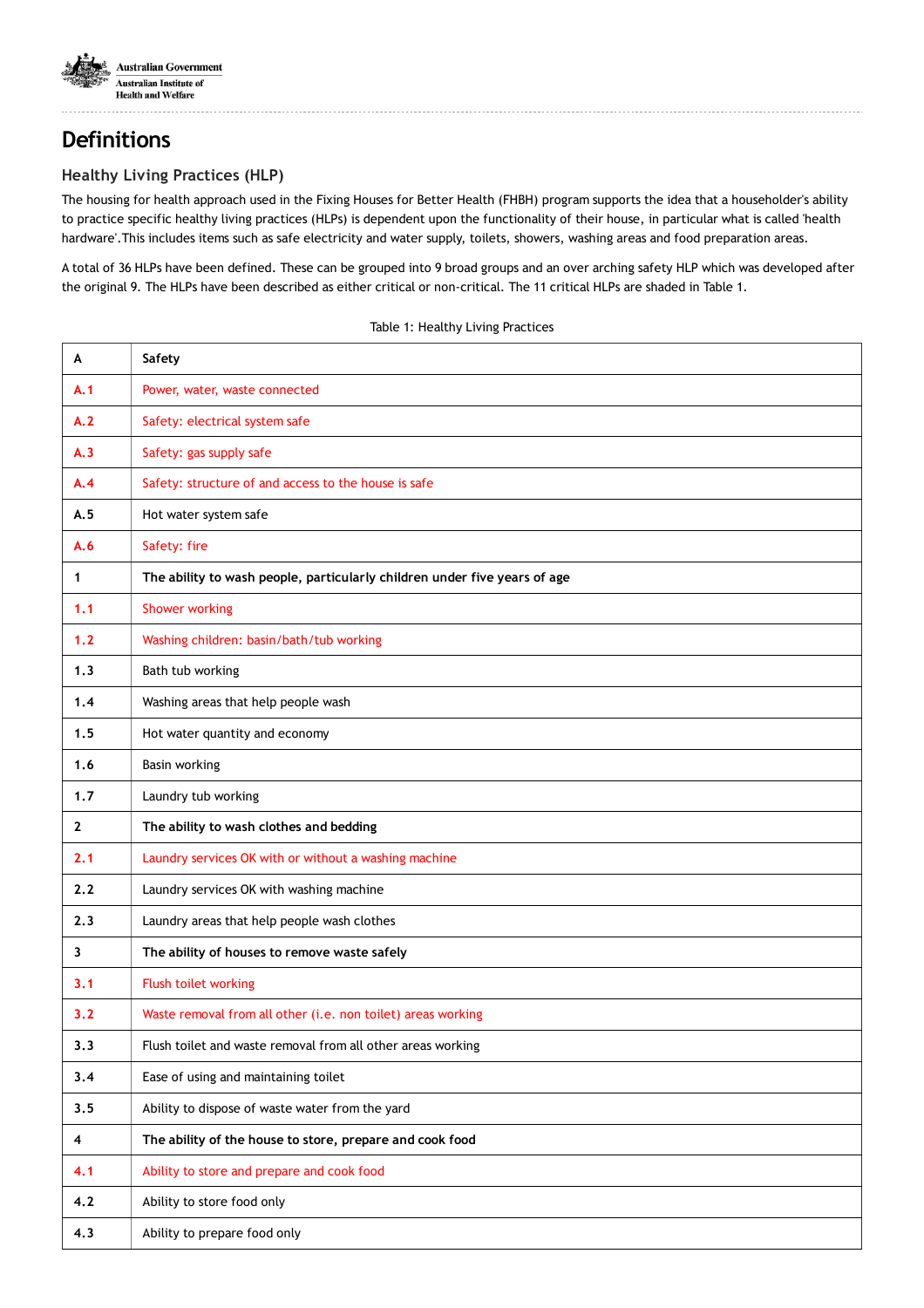| 4.4            | Ability to cook food only                                               |
|----------------|-------------------------------------------------------------------------|
| 4.5            | Kitchens that help people prepare food                                  |
| 5.             | <b>Reducing crowding</b>                                                |
| 5.1            | Reducing the impact of crowding                                         |
| 6              | Reducing negative contact between people and animals, vermin or insects |
| 6.1            | Reducing the impact of dogs and cats                                    |
| 6.2            | Reducing the impact of vermin                                           |
| 6.3            | Reducing the impact of dust mites                                       |
| 6.4            | Reducing the impact of flies and mosquitoes                             |
| $\overline{7}$ | Reducing the negative impact of dust                                    |
| 7.1            | Reducing the impact of dust                                             |
| 8              | Controlling temperature for health                                      |
| 8.1            | Warm houses in cold conditions                                          |
| 8.2            | Cool houses in hot conditions                                           |
| 8.3            | Affordable heating and cooling                                          |
| 9              | Ability of the house to afford the HLPs                                 |
| 9.1            | House overall economy and efficiency                                    |

#### **Note**: Critical HLPs are shown in red.

Information from the FHBH survey fix has been used to calculate a score between 0% OK and 100% OK for each HLP. It is essential to score 100% OK for all the critical HLPs to achieve a safe and fully functional dwelling. Scores below 100% OK give an indication of the extent to which a dwelling meets the HLP. For each of the HLPs, dwellings have been grouped into the following categories:

- <25% OK
- 25 <50% OK
- 50 <75% OK
- $\bullet$  75 <100% OK
- 100% OK
- Not assessed

The results of a number of individual survey data items are used to calculate each HLP score. The following tables show the survey data items which contribute to each HLP score. The score needed for 100% OK is shown for each data item as well as the possible responses and their score.

| Survey data item           | Score needed for 100% OK | Response                               | Score |
|----------------------------|--------------------------|----------------------------------------|-------|
| Water available            |                          | Yes                                    |       |
|                            |                          | No                                     | 0     |
| Type of waste water system |                          | None available                         | 0     |
|                            |                          | Deep sewer system                      |       |
|                            |                          | Septic tank and common effluent system |       |
|                            |                          | Septic tank and soakage trenches       |       |
|                            |                          | Other e.g. aerobic waste water system  |       |
| All waste water OK         |                          | Yes                                    |       |
|                            |                          | No                                     | 0     |
| Electricity available      |                          | Yes                                    |       |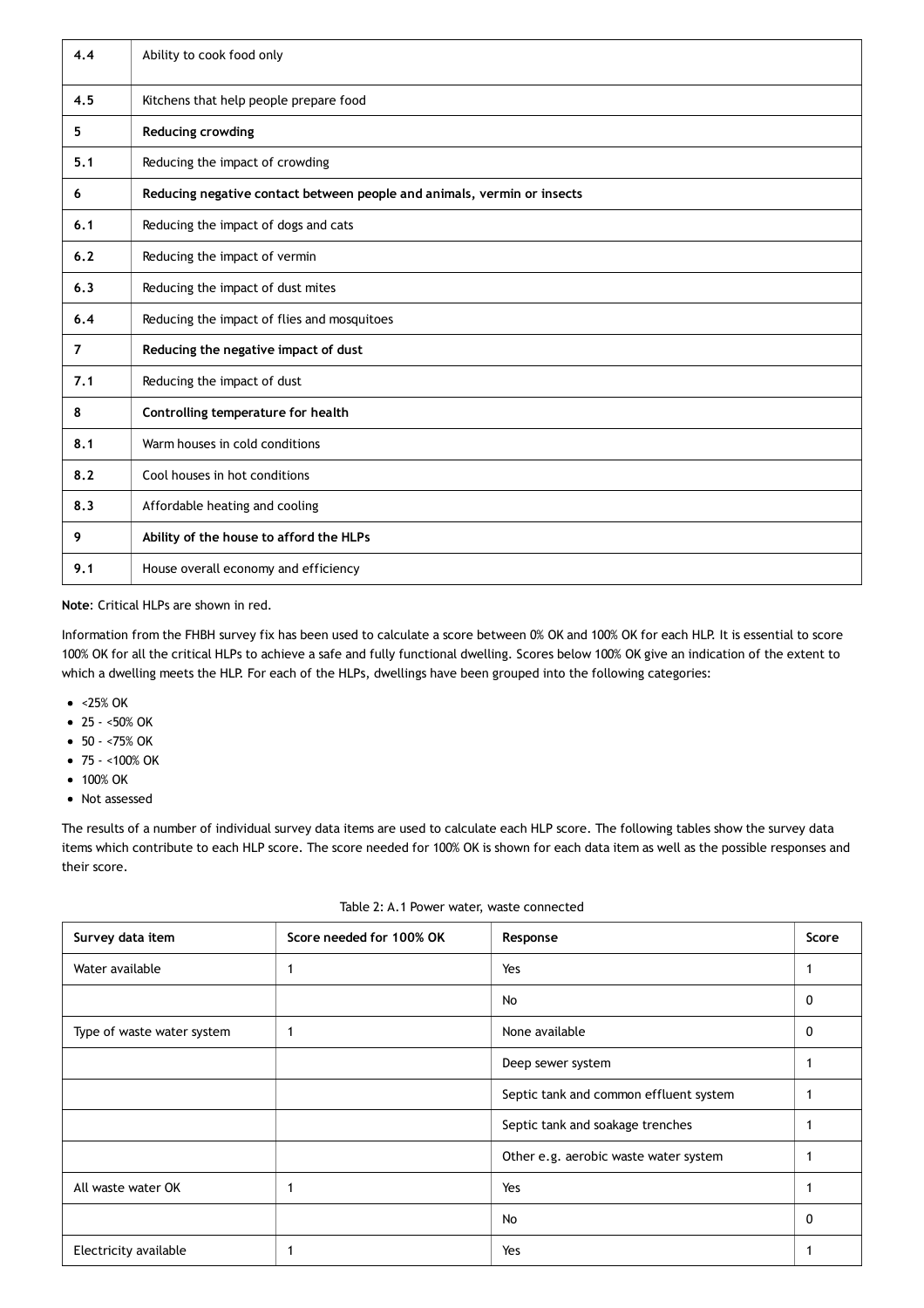|--|

### Table 3: A.2 Safety: electrical system safe

| Survey data item                               | Score needed for 100%<br><b>OK</b> | Response                                         | Score        |
|------------------------------------------------|------------------------------------|--------------------------------------------------|--------------|
| Washing machine power point test OK            | 1                                  | Not applicable                                   | $\mathbf 0$  |
|                                                |                                    | No power point available near washing<br>machine | 0            |
|                                                |                                    | Yes                                              | $\mathbf{1}$ |
|                                                |                                    | No                                               | $\mathbf 0$  |
| Light fittings: all tested OK                  | $\mathbf{1}$                       | No data                                          | 0            |
|                                                |                                    | Yes, all OK                                      | $\mathbf{1}$ |
|                                                |                                    | No, some not OK                                  | $\mathbf 0$  |
| Light switch: all tested OK                    | $\mathbf{1}$                       | No data                                          | $\mathbf 0$  |
|                                                |                                    | Yes, all OK                                      | $\mathbf{1}$ |
|                                                |                                    | No, some not OK                                  | $\mathbf 0$  |
| Location/position of laundry power point<br>OK | 1                                  | Not applicable                                   | 0            |
|                                                |                                    | Yes is OK                                        | $\mathbf{1}$ |
|                                                |                                    | No is not OK                                     | $\mathbf 0$  |
| Electrical switch board OK?                    | $\mathbf{1}$                       | All OK                                           | $\mathbf{1}$ |
|                                                |                                    | Any possible fault                               | 0            |
| Electrical earth connection                    | 1                                  | Yes, able to be found and OK                     | $\mathbf{1}$ |
|                                                |                                    | No                                               | 0            |
| Safety switch OK                               | $\mathbf{1}$                       | Yes                                              | 1            |
|                                                |                                    | No                                               | 0            |
| Meter box OK?                                  | 1                                  | Yes                                              | $\mathbf{1}$ |
|                                                |                                    | No i.e. boxdamaged or not available              | $\pmb{0}$    |
| Power points: all tested OK                    | $\mathbf{1}$                       | No data                                          | $\pmb{0}$    |
|                                                |                                    | All OK                                           | $\mathbf{1}$ |
|                                                |                                    | <100% OK                                         | $\mathbf 0$  |

### Table 4: A.3 Safety: gas supply safe

| Survey data item           | Score needed for 100% OK | Response       | Score |
|----------------------------|--------------------------|----------------|-------|
| <b>Gas installation OK</b> |                          | Not applicable | υ     |
|                            |                          | No gas flowing | v     |
|                            |                          | Yes            |       |
|                            |                          | No             |       |

#### Table 5: A.4 Safety: structure of and access to the house is safe

| Survey data item | 100% OK<br>Score needed<br>J for l | esponse<br>- Ke<br>____ | <b>SCOL</b> |
|------------------|------------------------------------|-------------------------|-------------|
|                  |                                    |                         |             |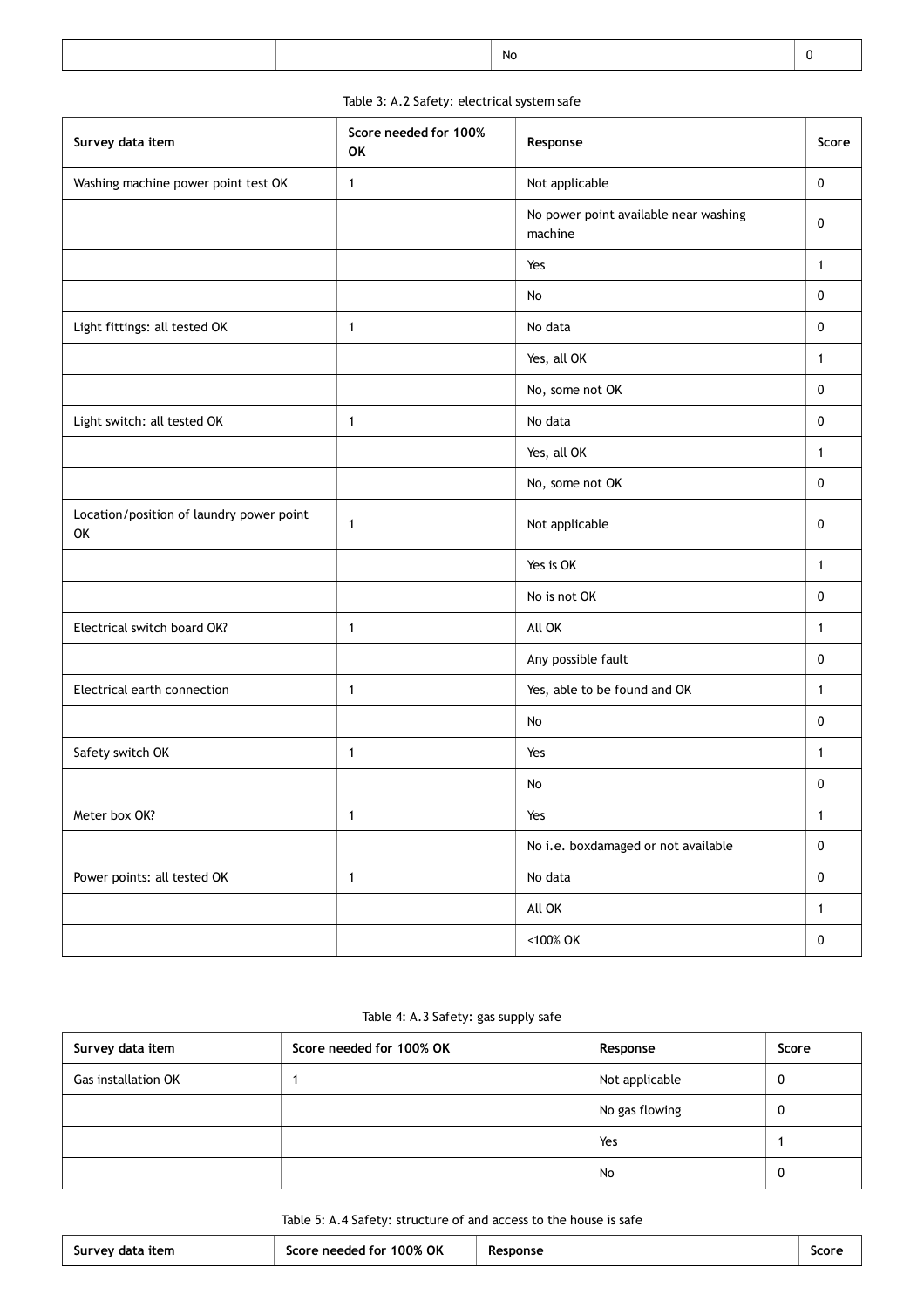| Stairs and handrails OK       | $\mathbf{1}$ | House is on ground                              | $\mathbf{1}$ |
|-------------------------------|--------------|-------------------------------------------------|--------------|
|                               |              | All stairs and balcony handrails are secure     | $\mathbf{1}$ |
|                               |              | All stairs and balcony handrails are NOT secure | 0            |
| Floor: finish and condition   | $\mathbf{1}$ | Good = all floors OK                            | $\mathbf{1}$ |
|                               |              | Fair = not unsafe but poor finish               | $\mathbf{1}$ |
|                               |              | Poor = holes, unsafe                            | $\mathbf{0}$ |
| Lights: % tested OK           | 5            | No data                                         | $\mathbf{0}$ |
|                               |              | All OK                                          | 5            |
|                               |              | 75-99% OK                                       | 3            |
|                               |              | 25-74% OK                                       | $\mathbf{1}$ |
|                               |              | <25% OK                                         | $\mathbf{0}$ |
| Septic tank lid/s OK          | $\mathbf{1}$ | Not applicable                                  | 0            |
|                               |              | No tank able to be located                      | $\mathbf{1}$ |
|                               |              | Yes                                             | $\mathbf{1}$ |
|                               |              | No                                              | $\mathbf{0}$ |
| Disabled/frail aged access OK | $\mathbf{1}$ | No disabled or frail aged users                 | 1            |
|                               |              | Frail aged present and report adequate access   | $\mathbf{1}$ |
|                               |              | Frail aged present and report poor access       | $\pmb{0}$    |
| Termites NOT present          | $\mathbf{1}$ | Good: no termites                               | $\mathbf{1}$ |
|                               |              | Bad: termites present                           | $\mathbf{0}$ |
| Walls: outside condition      | $\mathbf{1}$ | $Good = all OK$                                 | $\mathbf{1}$ |
|                               |              | Fair = minor cracking, repair needed            | $\mathbf{1}$ |
|                               |              | Poor = holes, large cracks                      | $\mathbf{0}$ |

#### Table 6: A.6 Safety: fire

| Survey data item                       | Score needed for 100% OK | Response                            | Score          |
|----------------------------------------|--------------------------|-------------------------------------|----------------|
| Smoke detectors fitted: number         | -1                       | None                                | 0              |
|                                        |                          | 1                                   | 1              |
|                                        |                          | 2                                   |                |
|                                        |                          | $3+$                                | 1              |
| Smoke detectors: number not testing OK | -1                       | None fitted/not applicable          | 0              |
|                                        |                          | All OK                              |                |
|                                        |                          | 1 not working                       | 0              |
|                                        |                          | 2 not working                       | 0              |
|                                        |                          | 3+ not working                      | $\mathbf{0}$   |
| Fire escape is possible via            | $\overline{2}$           | All external doors and ALL windows  | $\overline{2}$ |
|                                        |                          | All external doors and some windows | 1              |
|                                        |                          | External doors only                 | 0              |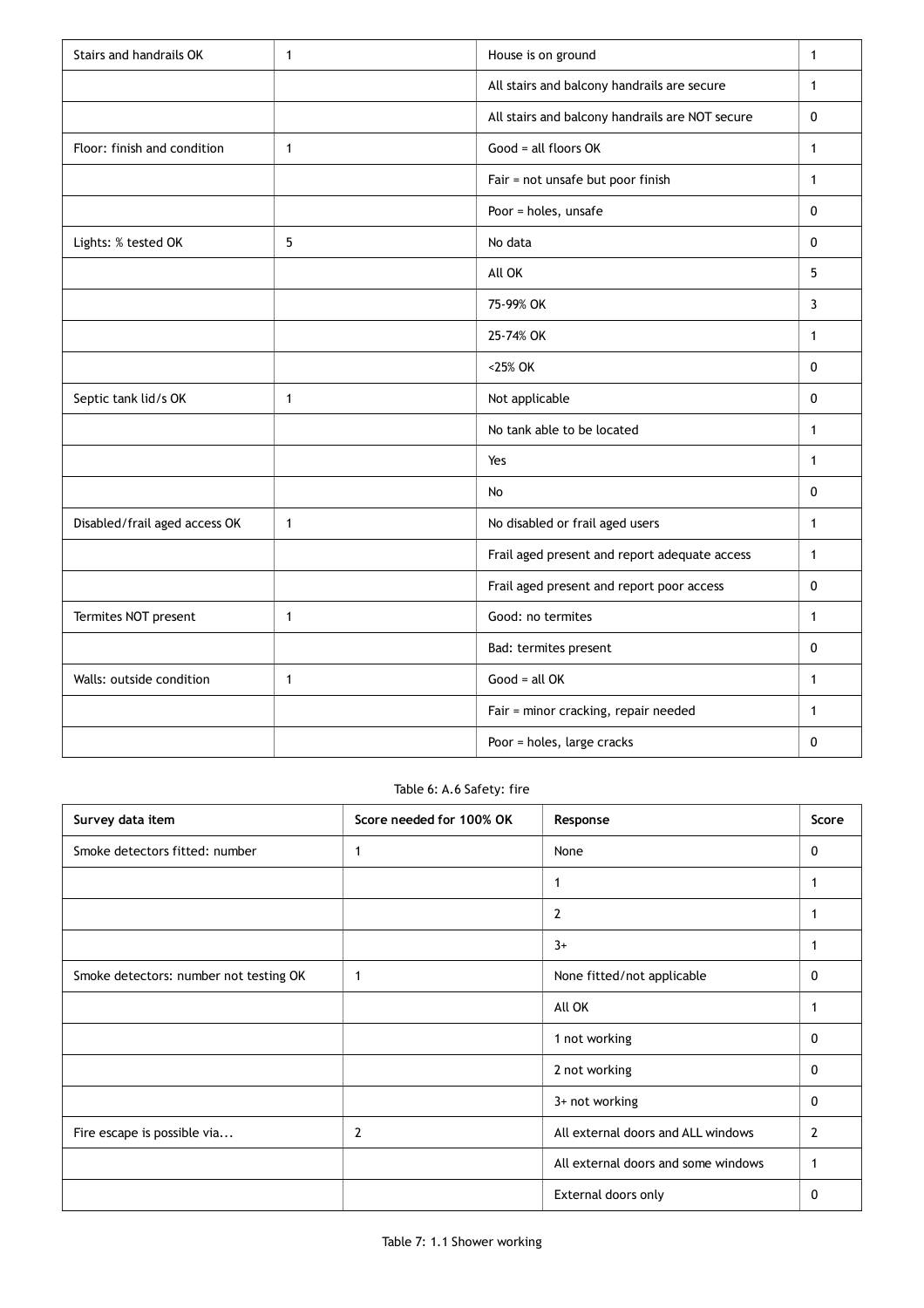| Survey data item              | Score needed for 100% OK | Response       | Score        |
|-------------------------------|--------------------------|----------------|--------------|
| Shower taps: cold OK          | $\mathbf{1}$             | Not applicable | $\pmb{0}$    |
|                               |                          | Yes            | $\mathbf{1}$ |
|                               |                          | $\mathsf{No}$  | $\pmb{0}$    |
| Shower taps: hot OK           | $\mathbf{1}$             | Not applicable | $\pmb{0}$    |
|                               |                          | Yes            | $\mathbf{1}$ |
|                               |                          | No             | $\pmb{0}$    |
| Shower drainage OK            | $\mathbf{1}$             | Not applicable | $\pmb{0}$    |
|                               |                          | Yes            | $\mathbf{1}$ |
|                               |                          | $\mathsf{No}$  | $\pmb{0}$    |
| Shower hot water available    | $\mathbf{1}$             | Not applicable | $\pmb{0}$    |
|                               |                          | Yes            | $\mathbf{1}$ |
|                               |                          | No             | $\pmb{0}$    |
| Shower: hot water temperature | $\mathbf{1}$             | Not applicable | $\pmb{0}$    |
|                               |                          | $>= 45$        | $\mathbf{1}$ |
|                               |                          | < 45           | $\pmb{0}$    |
| Shower rose OK                | $\mathbf{1}$             | Not applicable | $\mathbf 0$  |
|                               |                          | Yes            | $\mathbf{1}$ |
|                               |                          | No             | $\pmb{0}$    |
| Shower cold water available   | $\mathbf{1}$             | Not applicable | $\pmb{0}$    |
|                               |                          | Yes            | $\mathbf{1}$ |
|                               |                          | $\mathsf{No}$  | $\pmb{0}$    |

### **1.2 Washing children: basin/bath/tub working**

To score 100% OK either the basin, bath or laundry tub must be 100% OK. Tables 8, 9 and 10 show the survey data items which contribute to the HLP score for basin working, bath tub working and laundry tub working.

|  | Table 8: Basin working |
|--|------------------------|
|  |                        |

| Survey data item           | Score needed for 100% OK | Response                                | Score        |
|----------------------------|--------------------------|-----------------------------------------|--------------|
| Basin cold water available | 1                        | Not applicable                          | $\mathbf 0$  |
|                            |                          | Yes                                     | 1            |
|                            |                          | No                                      | 0            |
| Basin spout check OK       | 1                        | Not applicable                          | 0            |
|                            |                          | Yes                                     | 1            |
|                            |                          | No                                      | 0            |
| Basin tap/s                | $\mathbf{1}$             | Not applicable                          | 0            |
|                            |                          | Taps for basin only                     |              |
|                            |                          | Taps shared (e.g. with washing machine) | 0            |
| Basin tap: hot OK          | $\mathbf{1}$             | Not applicable                          | 0            |
|                            |                          | Yes                                     | $\mathbf{1}$ |
|                            |                          | No                                      | 0            |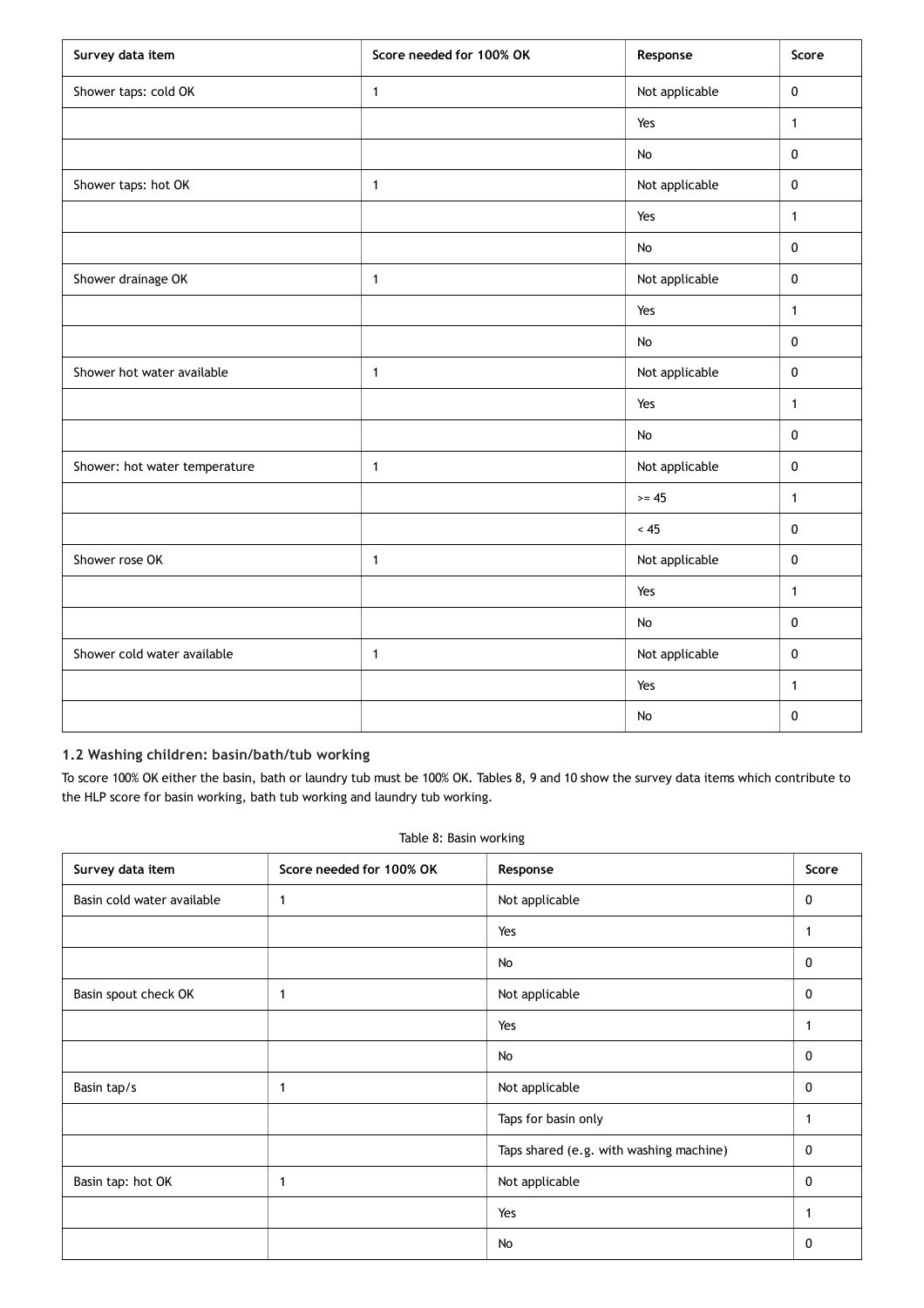| Basin secure OK           | $\mathbf{1}$ | Not applicable | $\mathbf 0$  |
|---------------------------|--------------|----------------|--------------|
|                           |              | Yes            | 1            |
|                           |              | No             | 0            |
| Basin hot water available | 1            | Not applicable | $\mathbf 0$  |
|                           |              | Yes            | $\mathbf{1}$ |
|                           |              | No             | 0            |
| Basin size OK             | $\mathbf 1$  | Not applicable | 0            |
|                           |              | Yes            |              |
|                           |              | No             | 0            |
| Basin tap: cold OK        | 1            | Not applicable | 0            |
|                           |              | Yes            | $\mathbf{1}$ |
|                           |              | No             | 0            |

#### Table 9: Bath working

| Survey data item           | Score needed for 100% OK | Response           | Score        |
|----------------------------|--------------------------|--------------------|--------------|
| Bath drainage OK           | $\mathbf{1}$             | Not applicable     | $\pmb{0}$    |
|                            |                          | Yes                | $\mathbf{1}$ |
|                            |                          | No                 | $\pmb{0}$    |
| Bath spout check OK        | $\mathbf{1}$             | Not applicable     | $\pmb{0}$    |
|                            |                          | Yes                | $\mathbf{1}$ |
|                            |                          | No                 | $\pmb{0}$    |
| Bath plug OK               | $\mathbf{1}$             | Not applicable     | $\pmb{0}$    |
|                            |                          | Yes                | $\mathbf{1}$ |
|                            |                          | No                 | $\pmb{0}$    |
| Bath tap: cold OK          | $\mathbf{1}$             | Not applicable     | $\pmb{0}$    |
|                            |                          | Yes                | $\mathbf{1}$ |
|                            |                          | No                 | $\pmb{0}$    |
| Bath: cold water available | $\mathbf{1}$             | Not applicable     | $\pmb{0}$    |
|                            |                          | Yes                | $\mathbf{1}$ |
|                            |                          | No                 | $\pmb{0}$    |
| Bath: hot water available  | $\mathbf{1}$             | Not applicable     | $\pmb{0}$    |
|                            |                          | Yes                | $\mathbf{1}$ |
|                            |                          | No                 | $\pmb{0}$    |
| Bath tub available?        | $\mathbf{1}$             | No bath            | $\pmb{0}$    |
|                            |                          | One bath           | $\mathbf{1}$ |
|                            |                          | More than one bath | $\mathbf{1}$ |
| Bath tap: hot OK           | $\mathbf{1}$             | Not applicable     | $\pmb{0}$    |
|                            |                          | Yes                | $\mathbf{1}$ |
|                            |                          | No                 | $\pmb{0}$    |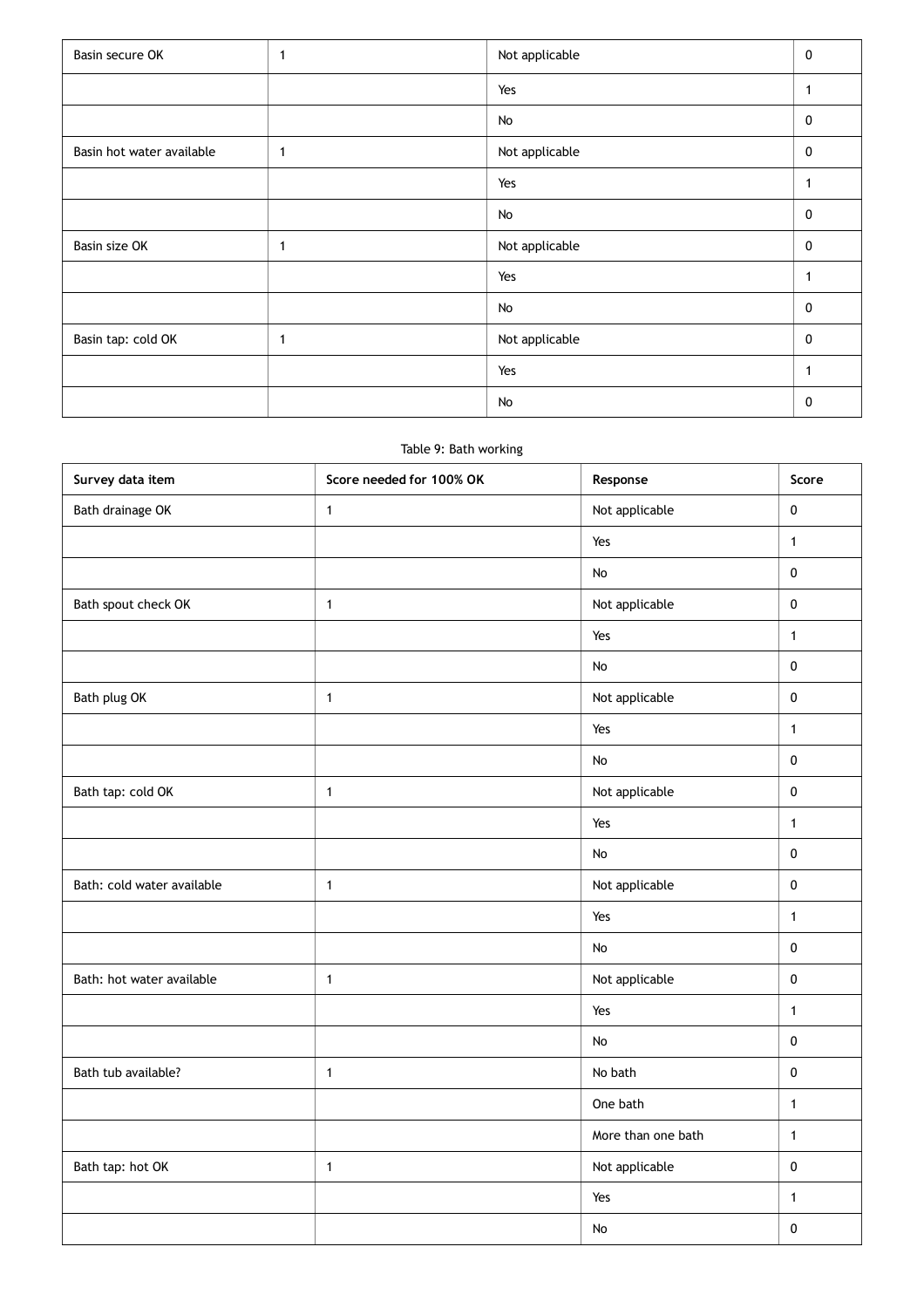| Bath secure OK | Not applicable | U |
|----------------|----------------|---|
|                | Yes            |   |
|                | No             | U |

### Table 10: Laundry tub working

| Survey data item                          | Score needed for 100% OK | Response               | Score        |
|-------------------------------------------|--------------------------|------------------------|--------------|
| Laundry tub taps: hot OK                  | $\mathbf{1}$             | Not applicable         | $\mathbf 0$  |
|                                           |                          | Yes                    | $\mathbf{1}$ |
|                                           |                          | No                     | $\pmb{0}$    |
| Laundry tub drainage OK                   | 1                        | Not applicable         | $\pmb{0}$    |
|                                           |                          | Yes                    | $\mathbf{1}$ |
|                                           |                          | $\mathsf{No}$          | $\pmb{0}$    |
| Laundry tub taps: cold OK                 | $\mathbf{1}$             | Not applicable         | $\pmb{0}$    |
|                                           |                          | Yes                    | $\mathbf{1}$ |
|                                           |                          | $\mathsf{No}$          | $\pmb{0}$    |
| Laundry tub secure                        | $\mathbf{1}$             | Not applicable, no tub | $\pmb{0}$    |
|                                           |                          | Yes                    | $\mathbf{1}$ |
|                                           |                          | No                     | $\pmb{0}$    |
| Independent drainage for washing machine? | 1                        | Not applicable         | $\mathbf 0$  |
|                                           |                          | Yes                    | $\mathbf{1}$ |
|                                           |                          | <b>No</b>              | $\pmb{0}$    |
| Laundry tub spout OK                      | 1                        | Not applicable         | $\mathbf 0$  |
|                                           |                          | Yes                    | $\mathbf{1}$ |
|                                           |                          | No                     | $\mathbf 0$  |
| Laundry tub available                     | 1                        | Not applicable         | $\mathbf 0$  |
|                                           |                          | Yes                    | $\mathbf{1}$ |
|                                           |                          | No laundry tub         | 0            |

Table 11: 2.1 Laundry services OK with OR without a washing machine

| Survey data item        | Score needed for 100%<br>OK | Response       | Score |
|-------------------------|-----------------------------|----------------|-------|
| Laundry tub available   |                             | Not applicable | 0     |
|                         |                             | Yes            |       |
|                         |                             | No laundry tub | 0     |
| Laundry tub spout OK    |                             | Not applicable | 0     |
|                         |                             | Yes            |       |
|                         |                             | No             | 0     |
| Laundry tub drainage OK |                             | Not applicable | 0     |
|                         |                             | Yes            |       |
|                         |                             | No             | 0     |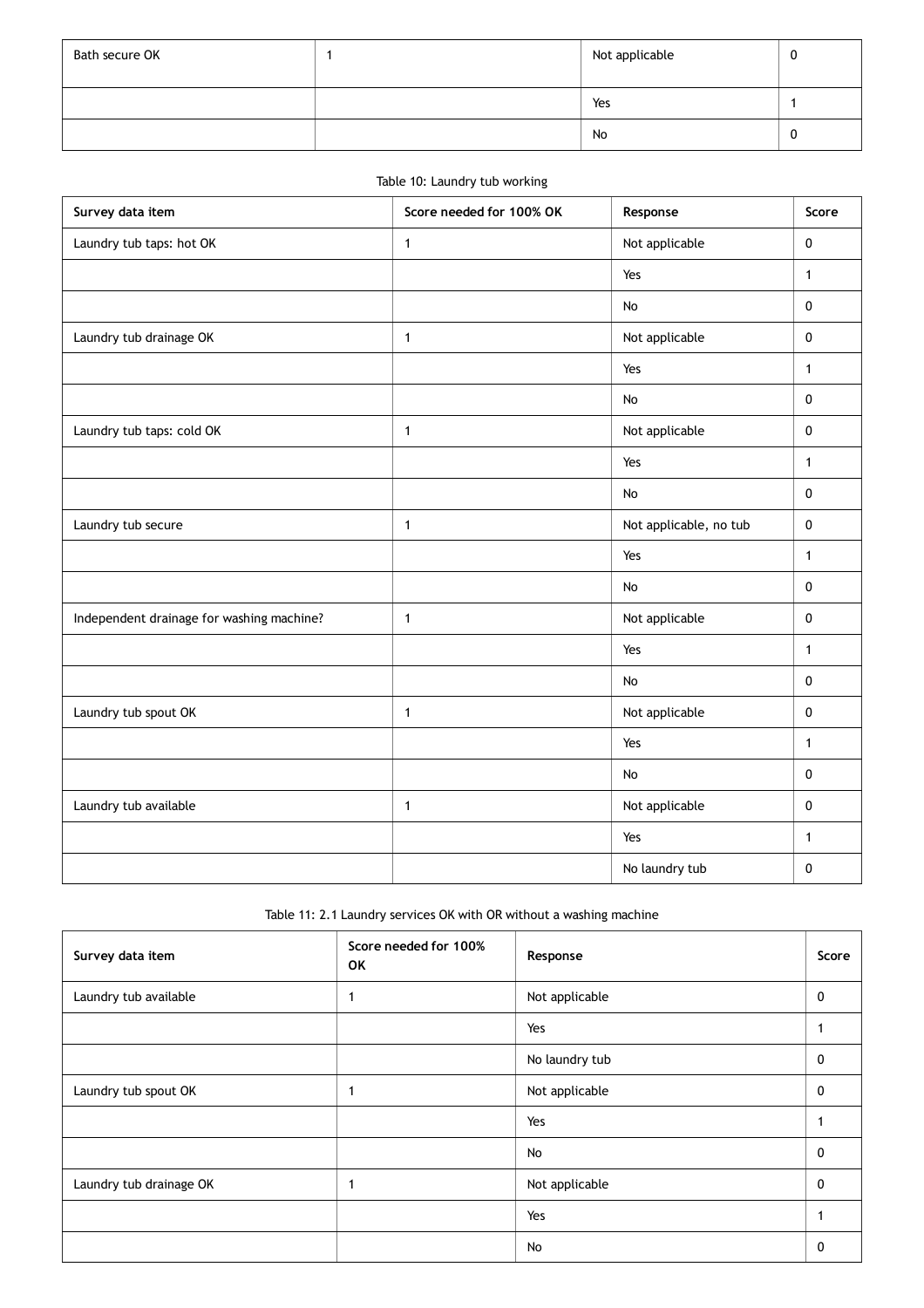| Laundry tub taps: cold OK                      | 1            | Not applicable                                   | $\pmb{0}$    |
|------------------------------------------------|--------------|--------------------------------------------------|--------------|
|                                                |              | Yes                                              | 1            |
|                                                |              | No                                               | $\pmb{0}$    |
| Laundry tub taps: hot OK                       | $\mathbf{1}$ | Not applicable                                   | 0            |
|                                                |              | Yes                                              | $\mathbf{1}$ |
|                                                |              | No                                               | $\pmb{0}$    |
| Laundry tub secure                             | $\mathbf{1}$ | Not applicable, no tub                           | $\mathbf 0$  |
|                                                |              | Yes                                              | $\mathbf{1}$ |
|                                                |              | No                                               | $\mathbf 0$  |
| Location/position of laundry power point<br>OK | 1            | Not applicable                                   | 0            |
|                                                |              | Yes is OK                                        | 1            |
|                                                |              | No is not OK                                     | $\mathbf 0$  |
| Washing machine power point test OK            | $\mathbf{1}$ | Not applicable                                   | $\mathbf 0$  |
|                                                |              | No power point available near washing<br>machine | $\pmb{0}$    |
|                                                |              | Yes                                              | 1            |
|                                                |              | No                                               | $\mathbf 0$  |
| Laundry floor waste OK?                        | 1            | Not applicable                                   | $\mathbf 0$  |
|                                                |              | No floor waste present                           | $\mathbf 0$  |
|                                                |              | Yes                                              | $\mathbf{1}$ |
|                                                |              | No                                               | $\pmb{0}$    |
| Washing machine drainage OK                    | $\mathbf{1}$ | Not applicable                                   | $\pmb{0}$    |
|                                                |              | Yes                                              | 1            |
|                                                |              | No                                               | $\mathbf 0$  |
| Washing machine taps: cold OK                  | $\mathbf{1}$ | Not applicable                                   | $\mathbf 0$  |
|                                                |              | Yes                                              | $\mathbf{1}$ |
|                                                |              | No                                               | $\mathbf 0$  |
| Washing machine space available                | $\mathbf{1}$ | Not applicable                                   | $\mathbf 0$  |
|                                                |              | Yes                                              | 1            |
|                                                |              | No                                               | $\pmb{0}$    |
| Washing machine taps: hot OK                   | $\mathbf{1}$ | Not applicable                                   | $\mathbf 0$  |
|                                                |              | Yes                                              | 1            |
|                                                |              | No                                               | $\pmb{0}$    |

## Table 12: 3.1 Flush toilet working

| Survey data item | Score needed for 100% OK | Response       | Score |
|------------------|--------------------------|----------------|-------|
| Cistern OK       |                          | Not applicable |       |
|                  |                          | Yes            |       |
|                  |                          | No             |       |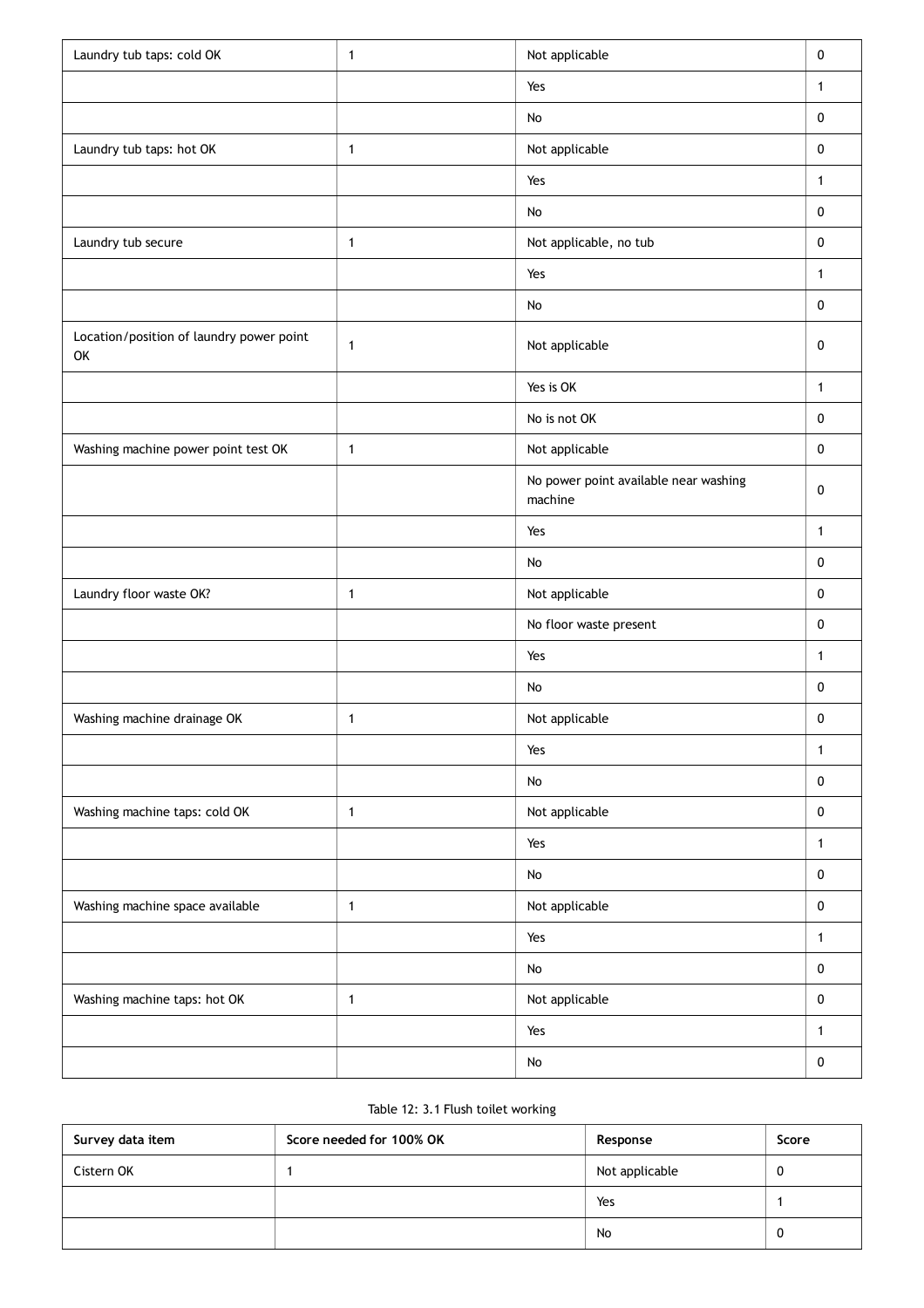| Pan is OK          | 1 | Not applicable | 0            |
|--------------------|---|----------------|--------------|
|                    |   | Yes            |              |
|                    |   | No             | $\mathbf 0$  |
| Refill time OK     |   | Not applicable | $\mathbf 0$  |
|                    |   | Yes            |              |
|                    |   | No             | $\mathbf{0}$ |
| Full flush test OK |   | Not applicable | $\mathbf 0$  |
|                    |   | Yes            |              |
|                    |   | No             | 0            |

Table 13: 3.2 Waste removal from all other (i.e. non toilet) areas working

| Survey data item                  | Score needed for 100% OK | Response               | Score        |
|-----------------------------------|--------------------------|------------------------|--------------|
| Shower drainage OK                | $\mathbf{1}$             | Not applicable         | $\pmb{0}$    |
|                                   |                          | Yes                    | $\mathbf{1}$ |
|                                   |                          | No                     | $\pmb{0}$    |
| Toilet: floor waste OK            | $\mathbf{1}$             | No floor waste present | 0            |
|                                   |                          | Yes                    | $\mathbf{1}$ |
|                                   |                          | No                     | $\pmb{0}$    |
| Laundry tub drainage OK           | $\mathbf{1}$             | Not applicable         | 0            |
|                                   |                          | Yes                    | $\mathbf{1}$ |
|                                   |                          | No                     | $\pmb{0}$    |
| Sink drainage OK                  | $\mathbf{1}$             | Not applicable         | $\pmb{0}$    |
|                                   |                          | Yes                    | $\mathbf{1}$ |
|                                   |                          | $\mathsf{No}$          | $\pmb{0}$    |
| Laundry floor waste OK?           | $\mathbf{1}$             | Not applicable         | $\pmb{0}$    |
|                                   |                          | No floor waste present | $\pmb{0}$    |
|                                   |                          | Yes                    | $\mathbf{1}$ |
|                                   |                          | No                     | $\pmb{0}$    |
| Washing machine drainage OK       | 1                        | Not applicable         | 0            |
|                                   |                          | Yes                    | $\mathbf{1}$ |
|                                   |                          | No                     | $\pmb{0}$    |
| Drainage from hot water system OK | 1                        | Not applicable         | $\pmb{0}$    |
|                                   |                          | Yes                    | $\mathbf{1}$ |
|                                   |                          | $\mathsf{No}$          | $\pmb{0}$    |
| Bath drainage OK                  | $\mathbf{1}$             | Not applicable         | $\pmb{0}$    |
|                                   |                          | Yes                    | $\mathbf{1}$ |
|                                   |                          | No                     | $\pmb{0}$    |
| Basin floor waste OK              | $\mathbf{1}$             | Not applicable         | $\pmb{0}$    |
|                                   |                          | No floor waste present | $\mathbf 0$  |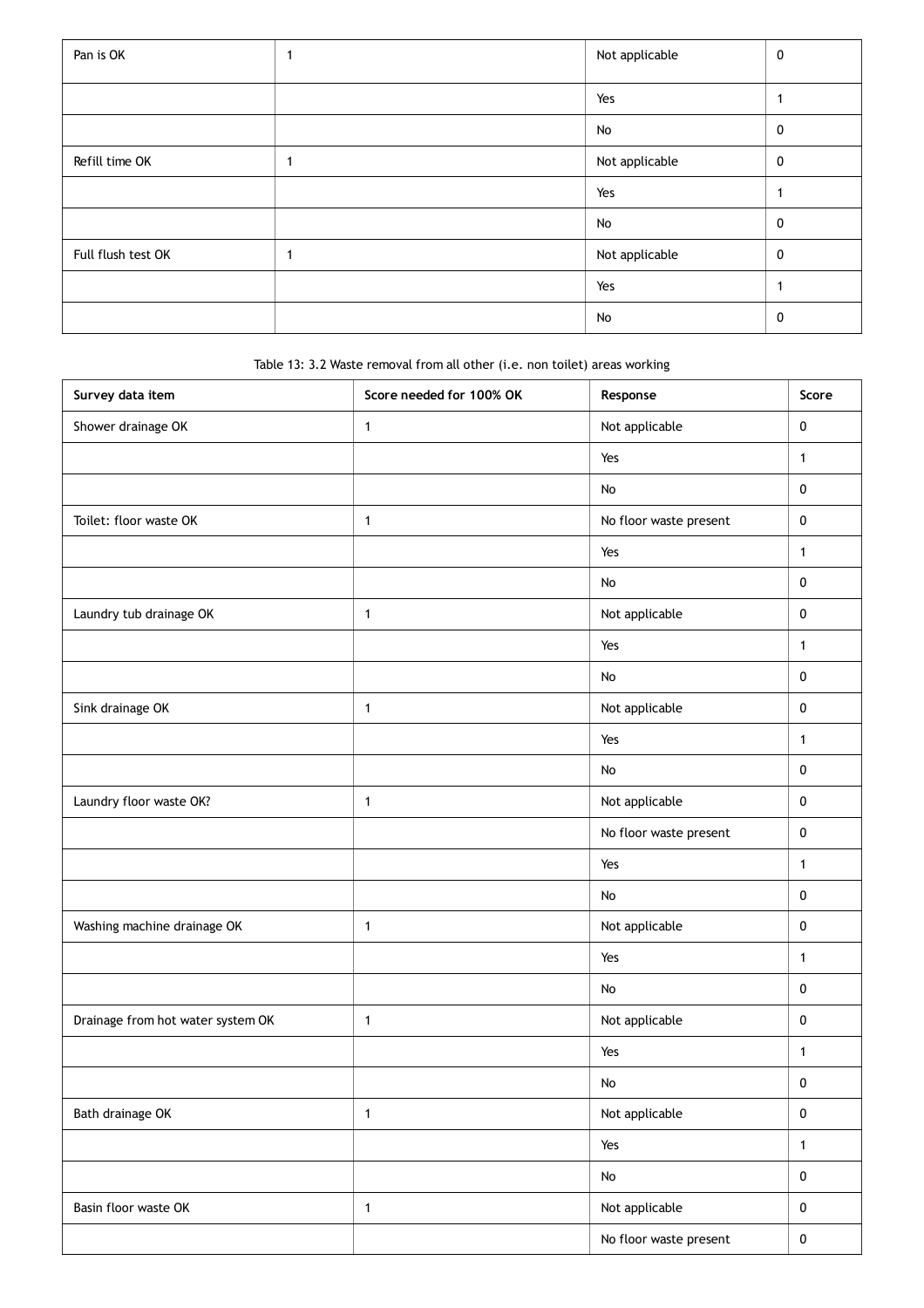|                           |   | Yes                    | 1            |
|---------------------------|---|------------------------|--------------|
|                           |   | No                     | 0            |
| Shower: floor waste OK?   | 1 | Not applicable         | 0            |
|                           |   | No floor waste present | 0            |
|                           |   | Yes                    | 1            |
|                           |   | No                     | $\mathbf 0$  |
| All waste water OK        | 1 | Yes                    | $\mathbf{1}$ |
|                           |   | No                     | $\mathbf 0$  |
| Bath area: floor waste OK | 1 | Not applicable         | $\mathbf{0}$ |
|                           |   | No floor waste present | 0            |
|                           |   | Yes                    | $\mathbf{1}$ |
|                           |   | No                     | 0            |
| Basin drainage OK         | 1 | Not applicable         | $\mathbf 0$  |
|                           |   | Yes                    | 1            |
|                           |   | No                     | 0            |

Table 14: 4.1 Ability to store and prepare and cook food

| Survey data item                   | Score needed for 100% OK | Response                         | Score        |
|------------------------------------|--------------------------|----------------------------------|--------------|
| Kitchen sink spout check OK        | $\mathbf{1}$             | Not applicable                   | 0            |
|                                    |                          | Yes                              | $\mathbf{1}$ |
|                                    |                          | No                               | $\mathbf 0$  |
| Sink available?                    | $\mathbf{1}$             | No data                          | 0            |
|                                    |                          | Yes                              | $\mathbf{1}$ |
|                                    |                          | No                               | $\mathbf 0$  |
| Fridge temp                        | $\mathbf{1}$             | Not applicable                   | 0            |
|                                    |                          | Good: 4°C or colder              | $\mathbf{1}$ |
|                                    |                          | Bad: warmer than 4°C             | $\mathbf 0$  |
| Freezer temp                       | $\mathbf{1}$             | Not applicable                   | 0            |
|                                    |                          | Good: $\leq -9^\circ C$          | $\mathbf{1}$ |
|                                    |                          | Bad: > -9°C i.e. not cold enough | $\pmb{0}$    |
| Fridge/freezer available?          | $\mathbf{1}$             | Not applicable                   | $\mathbf 0$  |
|                                    |                          | None available                   | 0            |
|                                    |                          | Combined fridge/freezer          | $\mathbf{1}$ |
|                                    |                          | Fridge with no freezer           | $\mathbf 0$  |
|                                    |                          | Freezer only                     | $\pmb{0}$    |
| Oven working OK                    | $\mathbf{1}$             | Not applicable                   | $\mathbf 0$  |
|                                    |                          | Yes                              | $\mathbf{1}$ |
|                                    |                          | <b>No</b>                        | 0            |
| All hotplates and knobs working OK | $\mathbf{1}$             | Not applicable                   | 0            |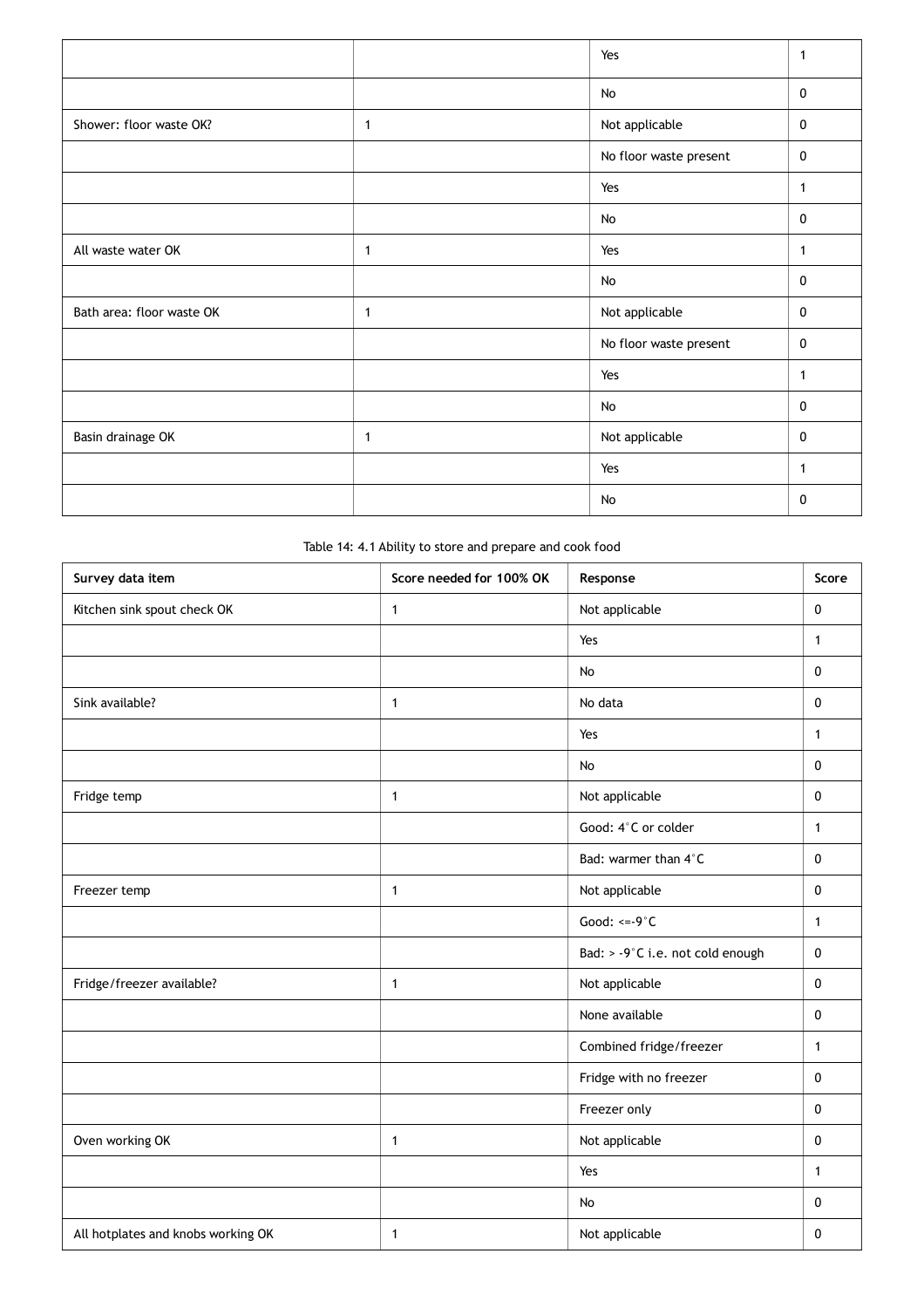|                                                 |              | Yes                                | $\mathbf{1}$ |
|-------------------------------------------------|--------------|------------------------------------|--------------|
|                                                 |              | No                                 | $\pmb{0}$    |
| How many kitchens are available?                | $\mathbf{1}$ | None                               | $\pmb{0}$    |
|                                                 |              | $\mathbf{1}$                       | $\mathbf{1}$ |
|                                                 |              | $\overline{2}$                     | $\mathbf{1}$ |
| Sink drainage OK                                | $\mathbf{1}$ | Not applicable                     | 0            |
|                                                 |              | Yes                                | $\mathbf{1}$ |
|                                                 |              | No                                 | $\mathbf 0$  |
| Kitchen: cold water and tap OK                  | $\mathbf{1}$ | Not applicable                     | 0            |
|                                                 |              | Yes: both OK                       | 1            |
|                                                 |              | Tap not OK and water supply not OK | $\pmb{0}$    |
|                                                 |              | Tap not OK, water supply OK        | 0            |
|                                                 |              | Tap OK but water supply not OK     | $\mathbf 0$  |
| Kitchen: hot water and tap OK                   | $\mathbf{1}$ | Not applicable                     | $\pmb{0}$    |
|                                                 |              | Tap OK, hot water OK               | 1            |
|                                                 |              | Tap not OK, hot water not OK       | 0            |
|                                                 |              | Tap not OK, hot water OK           | 0            |
|                                                 |              | Tap OK, hot water not OK           | 0            |
| Storage area: above bench height and bench area | $\mathbf{1}$ | Not applicable                     | $\pmb{0}$    |
|                                                 |              | Good: > 5sqm                       | $\mathbf{1}$ |
|                                                 |              | Bad: < 5sqm                        | 0            |
| Splash back OK                                  | 1            | Not applicable                     | 0            |
|                                                 |              | Yes                                | $\mathbf{1}$ |
|                                                 |              | No                                 | $\mathbf 0$  |
| Bench material OK                               | $\mathbf{1}$ | Not applicable                     | $\pmb{0}$    |
|                                                 |              | No bench available                 | 0            |
|                                                 |              | Yes                                | $\mathbf{1}$ |
|                                                 |              | No                                 | $\pmb{0}$    |
| Cooktop provided                                | $\mathbf{1}$ | Not applicable                     | $\pmb{0}$    |
|                                                 |              | None available                     | $\pmb{0}$    |
|                                                 |              | Electric                           | $\mathbf{1}$ |
|                                                 |              | Gas                                | $\mathbf{1}$ |
|                                                 |              | Wood/oil burning                   | $\mathbf{1}$ |

## **Survey Fix 1 (SF1) and Survey Fix 2 (SF2)**

For each community participating in the program, all dwellings were surveyed and fixed at the beginning of the program to determine whether the health hardware and other features of the house were functioning (SF1). Maintenance work was then undertaken and nonfunctioning items were fixed within budget, with priority being given to critical HLPs. A second survey fix was then conducted for each dwelling (SF2).

#### **Remoteness**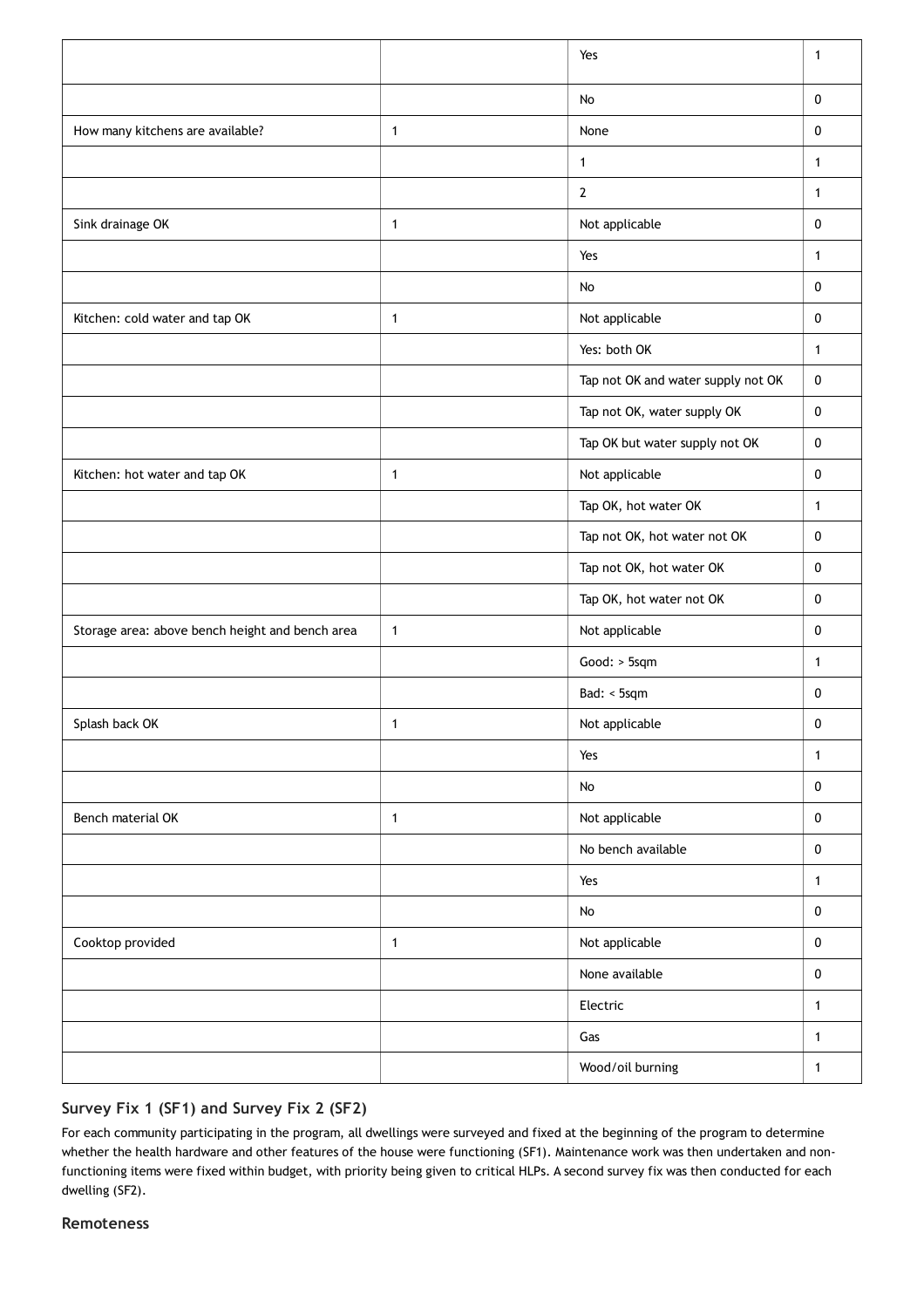The Accessibility/Remoteness Index of Australia (ARIA+) index is used to categorise areas based on their level of remoteness. It is a standard classification sourced from the ABS ASGC (Australian Standard Geographical Classification) and used in the Census. Areas are classified based on the road distance to the nearest service centres in five size categories based on population size. From these measurements, the area is classified into one of the following five categories: major cities, inner regional, outer regional, remote or very remote.

#### **Program**

The data cubes include data from a number of programs. The dimension program is broken down into the categories 'FHBH' and 'Housing for Health'. The category 'FHBH' can be further broken down into FHBH 1, 2, 3, 4, 6, 7 and 8. FHBH 1 was funded by the former Aboriginal and Torres Strait Islander Commission (ATSIC) in 1999-2000. The Department of Families, Community Services and Indigenous Affairs (FaCSIA) funded FHBH 2, 3, 4, 6, 7 and 8 programs in 2002-04, 2004, 2004-05, 2007-08, 2007-08 and 2008-09, respectively. A number of other organisations have funded programs and these are grouped into the category 'Housing for Health'.

### **Number of people per dwelling**

The number of people per dwelling is the number of people using the house at and around the time of the survey. It includes all children.

Last updated 28/04/2022 v8.0 © Australian Institute of Health and Welfare 2022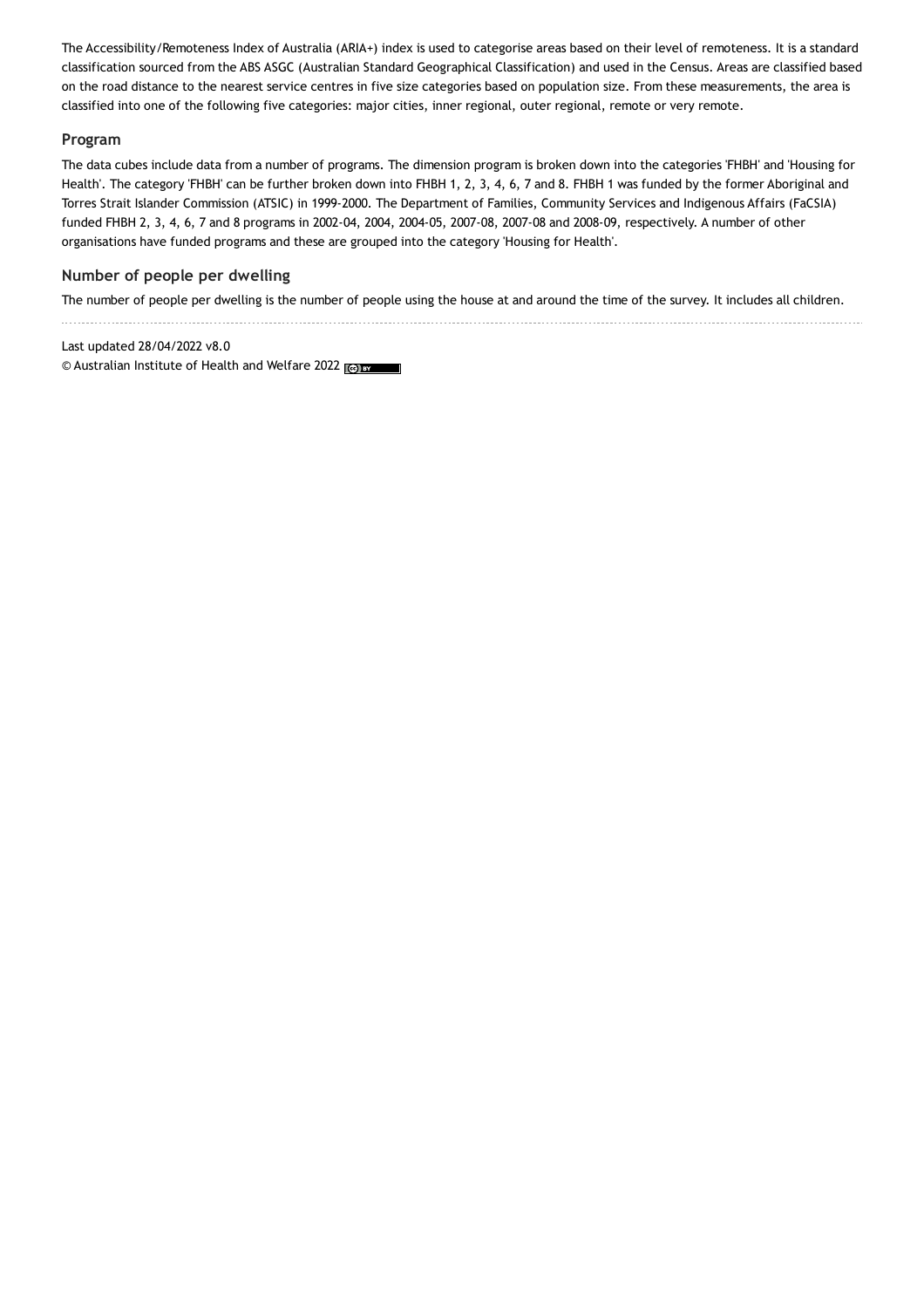

# **ABS 2006 CHINS data**

The Community Housing and Infrastructure Needs Survey (CHINS) was conducted by the ABS in 2006. The survey collected information about all discrete Indigenous communities and Indigenous organisations that provide housing to Aboriginal and Torres Strait Islander peoples. Table 1 shows the distribution of discrete Indigenous communities by remoteness.

|                | Number of communities | Per cent (%) |
|----------------|-----------------------|--------------|
| Major cities   | 4                     | 0.3          |
| Inner regional | 19                    | 1.6          |
| Outer regional | 52                    | 4.4          |
| Remote         | 104                   | 8.8          |
| Very remote    | 1,008                 | 84.9         |
| <b>Total</b>   | 1,187                 | 100.0        |

#### Table 1: Number and proportion of discrete Indigenous communities, by remoteness, 2006

Source: ABS 2006 CHINS.

The distribution of the population in discrete Indigenous communities by remoteness is shown in Table 2.

Table 2: Number and proportion of reported usual population in discrete Indigenous communities, by remoteness, 2006

|                | Number of people | Per cent (%) |
|----------------|------------------|--------------|
| Major cities   | 346              | 0.4          |
| Inner regional | 1,870            | 2.0          |
| Outer regional | 10,254           | 11.0         |
| Remote         | 11,237           | 12.1         |
| Very remote    | 69,253           | 74.5         |
| <b>Total</b>   | 92,960           | 100.0        |

Source: ABS 2006 CHINS.

The distribution of dwellings in discrete Indigenous communities by remoteness is shown in Table 3.

Table 3: Number and proportion of permanent dwellings in discrete Indigenous communities, by remoteness, 2006

|              | Number of dwellings | Per cent (%) |
|--------------|---------------------|--------------|
| Non-remote   | 2,244               | 13.1         |
| Remote       | 1,828               | 10.6         |
| Very remote  | 13,105              | 76.3         |
| <b>Total</b> | 17,177              | 100.0        |

Source: ABS 2006 CHINS.

The condition of permanent dwellings managed by Indigenous Housing Organisations (IHO) in discrete Indigenous communities by remoteness is shown in Table 4. Dwellings were regarded as being in need of minor or no repair if the cost of repairs was less than:

- \$20,000 in low cost areas
- $\bullet$  \$27,000 in medium cost areas
- $\bullet$  \$33,000 in high cost areas.

Dwellings were regarded as being in need of major repair if the cost of repairs was: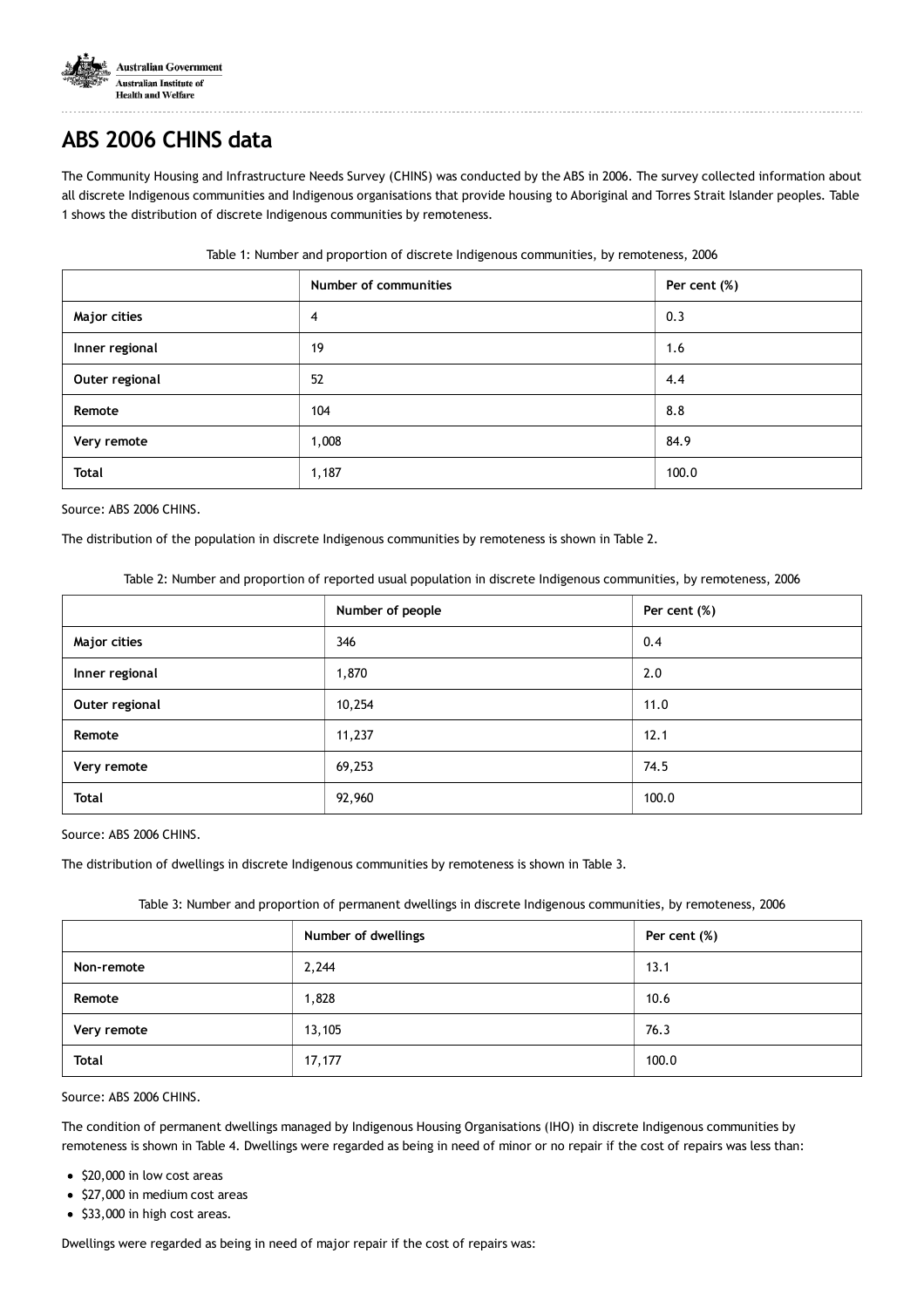- $\bullet$  \$20,000 to \$60,000 in low cost areas
- $\bullet$  \$27,000 to \$80,000 in medium cost areas
- $\bullet$  \$33,000 to \$100,000 in high cost areas.

Dwellings were regarded as being in need of replacement if the cost of repairs was:

- \$60,000 or more in low cost areas
- \$80,000 or more in medium cost areas
- $\bullet$  \$100,000 or more in high cost areas.

Table 4: Number and proportion of permanent dwellings managed by Indigenous Housing Organisations, by dwelling condition, by

remoteness, 2006

|                                                         | Non-remote | Remote | Very remote | <b>Total</b> |
|---------------------------------------------------------|------------|--------|-------------|--------------|
| Number of IHO managed permanent dwellings               |            |        |             |              |
| Total IHO managed permanent<br>dwellings <sup>(a)</sup> | 7,006      | 2,441  | 12,407      | 21,854       |
| Per cent (%)                                            |            |        |             |              |
| Minor or no repair                                      | 72         | 64     | 69          | 69           |
| Major repair                                            | 24         | 26     | 22          | 23           |
| Replacement                                             | 4          | 10     | 8           | 7            |
| Total IHO managed permanent<br>dwellings <sup>(a)</sup> | 100        | 100    | 100         | 100          |

a. Includes 'condition of permanent dwellings' not stated.

Source: ABS 2006 CHINS.

Last updated 28/04/2022 v4.0

© Australian Institute of Health and Welfare 2022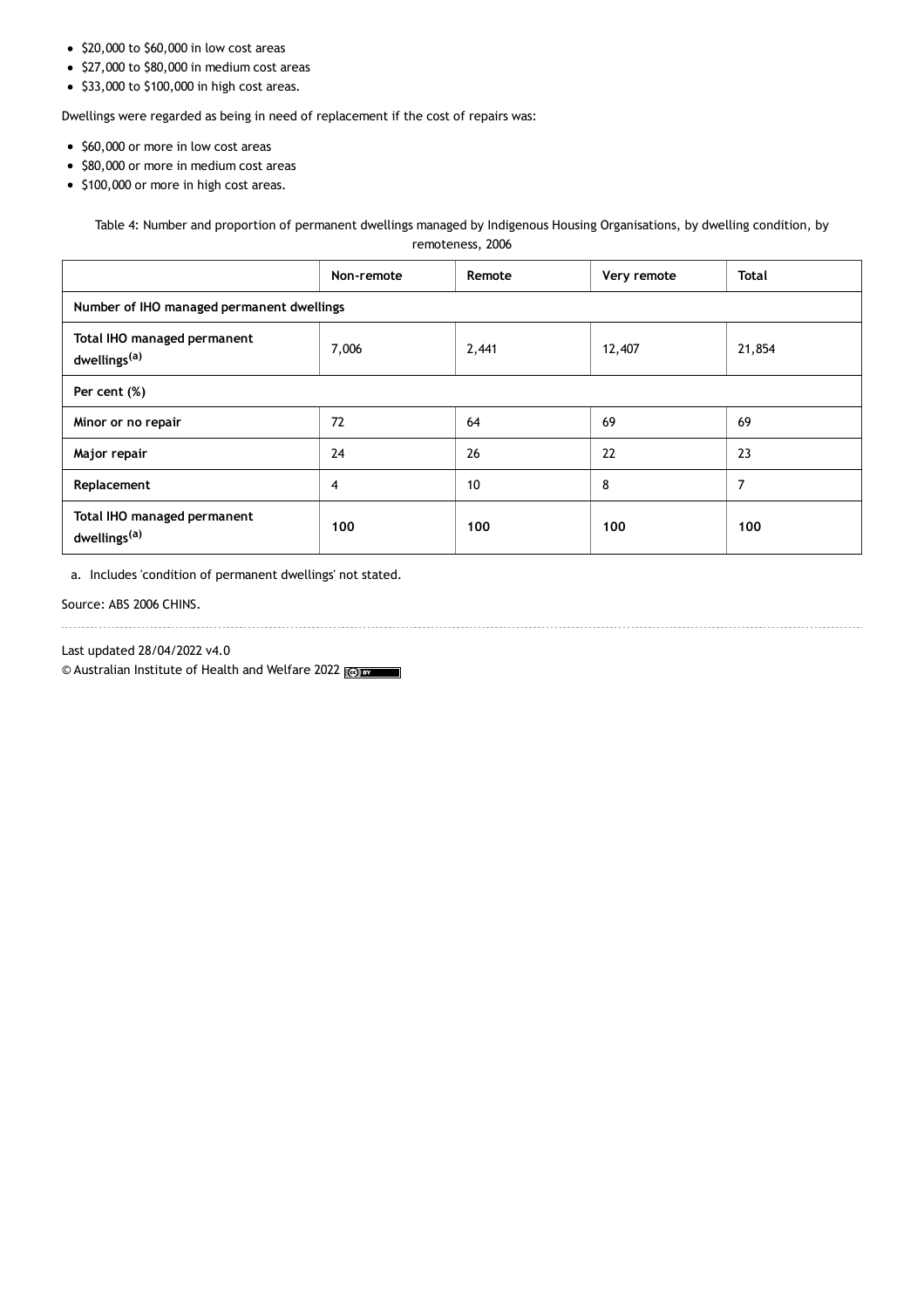

## **Notes**

### **Data note**

The communities and dwellings included in the FHBH database are NOT a random sample of dwellings or communities. Communities are either selected or request to participate in the program. The FHBH data are therefore NOT representative of Indigenous community housing nationally or in a particular region. To put the FHBH data in context, the distribution of discrete Indigenous communities and the dwellings in these communities based on ABS 2006 Community Housing and [Infrastructure](https://www.aihw.gov.au/reports/indigenous-australians/fhbh-data-cubes/contents/abs-2006-chins-data) Needs Survey (CHINS) is also provided.

*Source*: [Definitions](https://www.aihw.gov.au/reports/indigenous-australians/fhbh-data-cubes/contents/definitions) for Fixing Houses for Better Health (FHBH) data. 

Last updated 28/04/2022 v6.0 © Australian Institute of Health and Welfare 2022 (co) BY